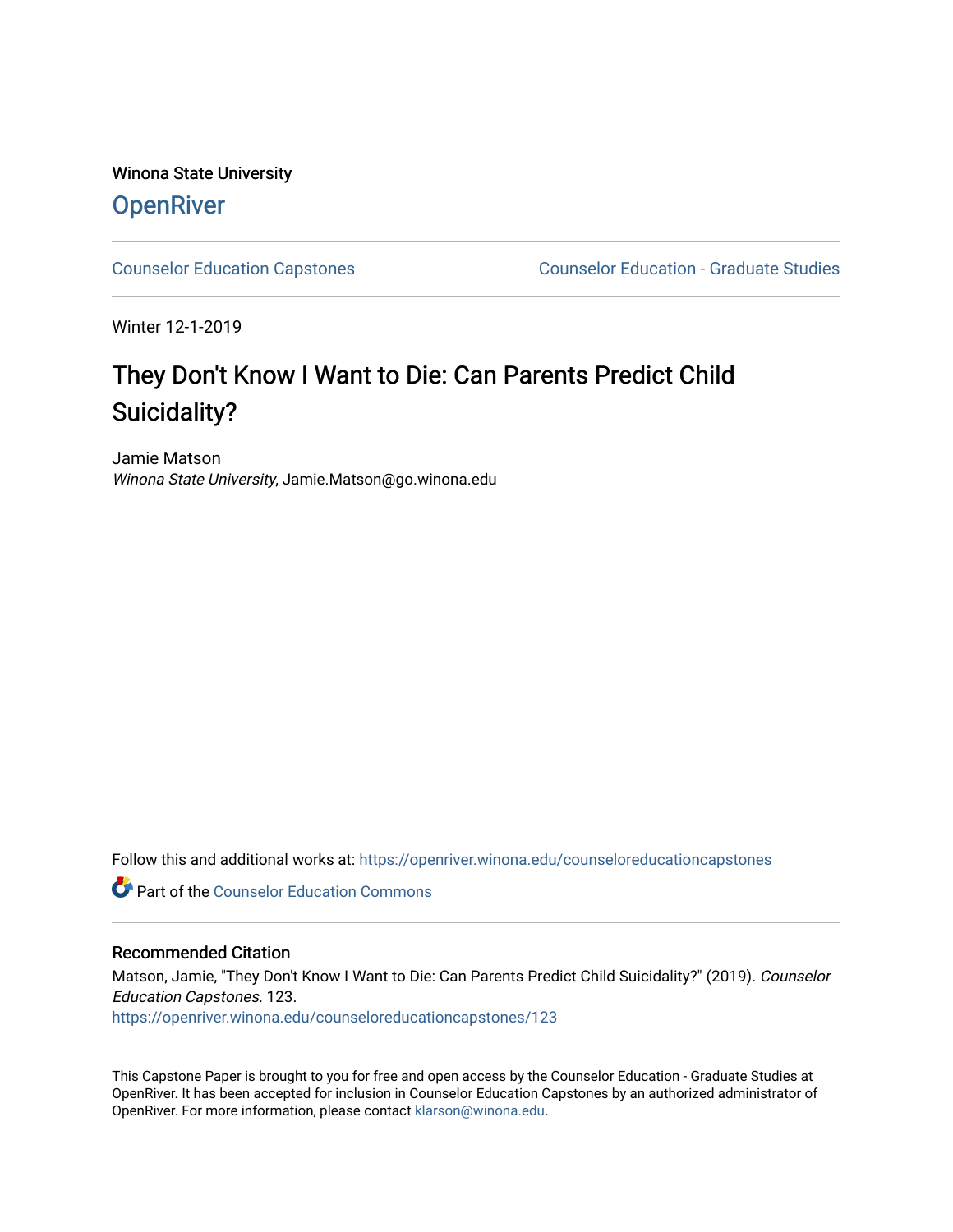Project

They Don't Know I Want to Die: Can Parents Predict Child Suicidality?

Jamie Matson

A Capstone Project submitted in partial fulfillment of the

requirements for the Master of Science Degree in

Counselor Education at

Winona State University

Fall 2019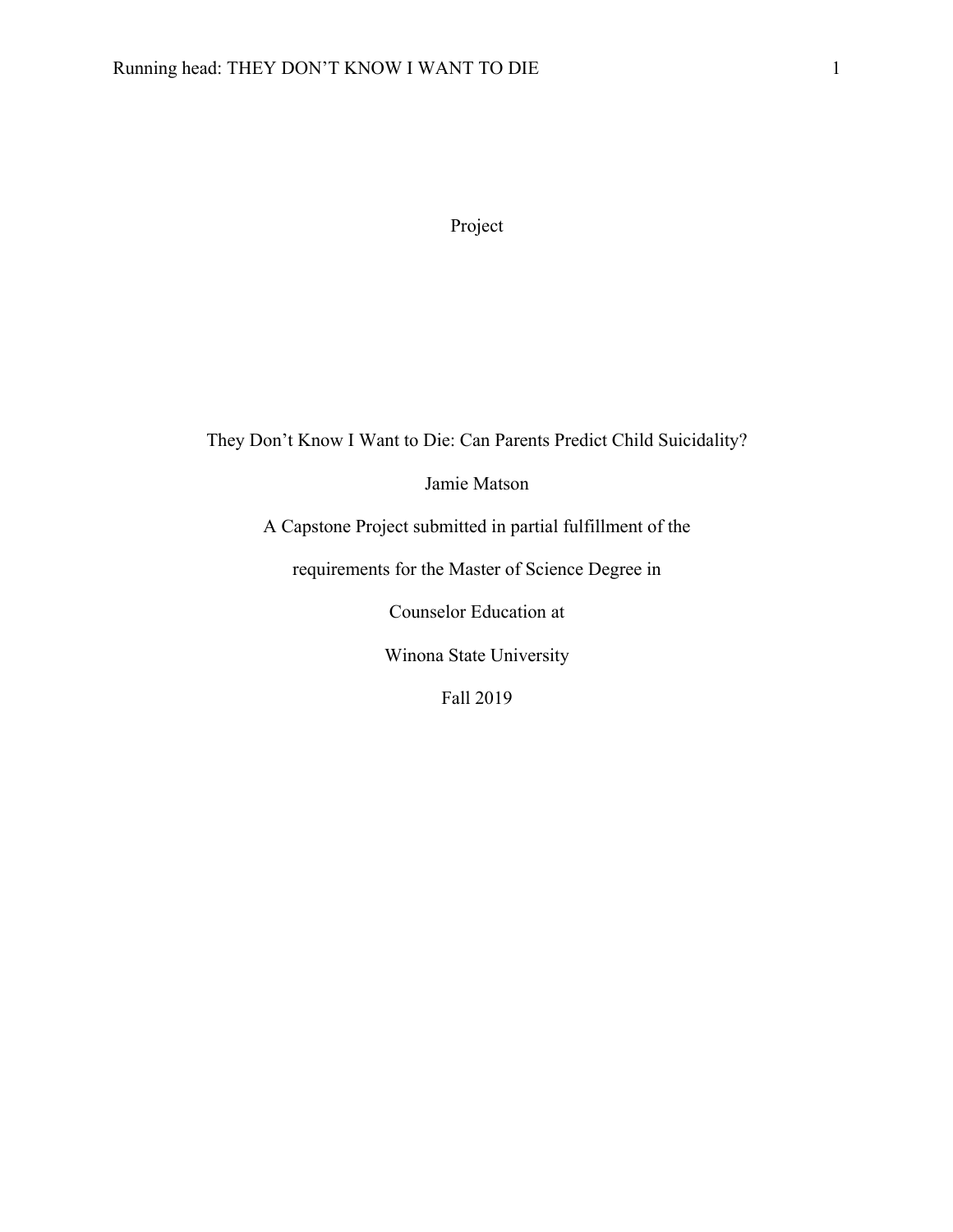Winona State University

College of Education

Counselor Education Department

CERTIFICATE OF APPROVAL

#### CAPSTONE PROJECT

 $\frac{1}{2}$  ,  $\frac{1}{2}$  ,  $\frac{1}{2}$  ,  $\frac{1}{2}$  ,  $\frac{1}{2}$  ,  $\frac{1}{2}$  ,  $\frac{1}{2}$  ,  $\frac{1}{2}$  ,  $\frac{1}{2}$  ,  $\frac{1}{2}$ 

They Don't Know I Want to Die: Can Parents Predict Child Suicidality?

This is to certify that the Capstone Project of

Jamie Maston

Has been approved by the faculty advisor and the CE 695 – Capstone Project

Course Instructor in partial fulfillment of the requirements for the

Master of Science Degree in

Counselor Education

تدريكر بالال الكلايا

Capstone Project Supervisor:

Dr. Rieko Miyakuni

Approval Date:  $\qquad \qquad$  Dec 7<sup>th</sup>, 2019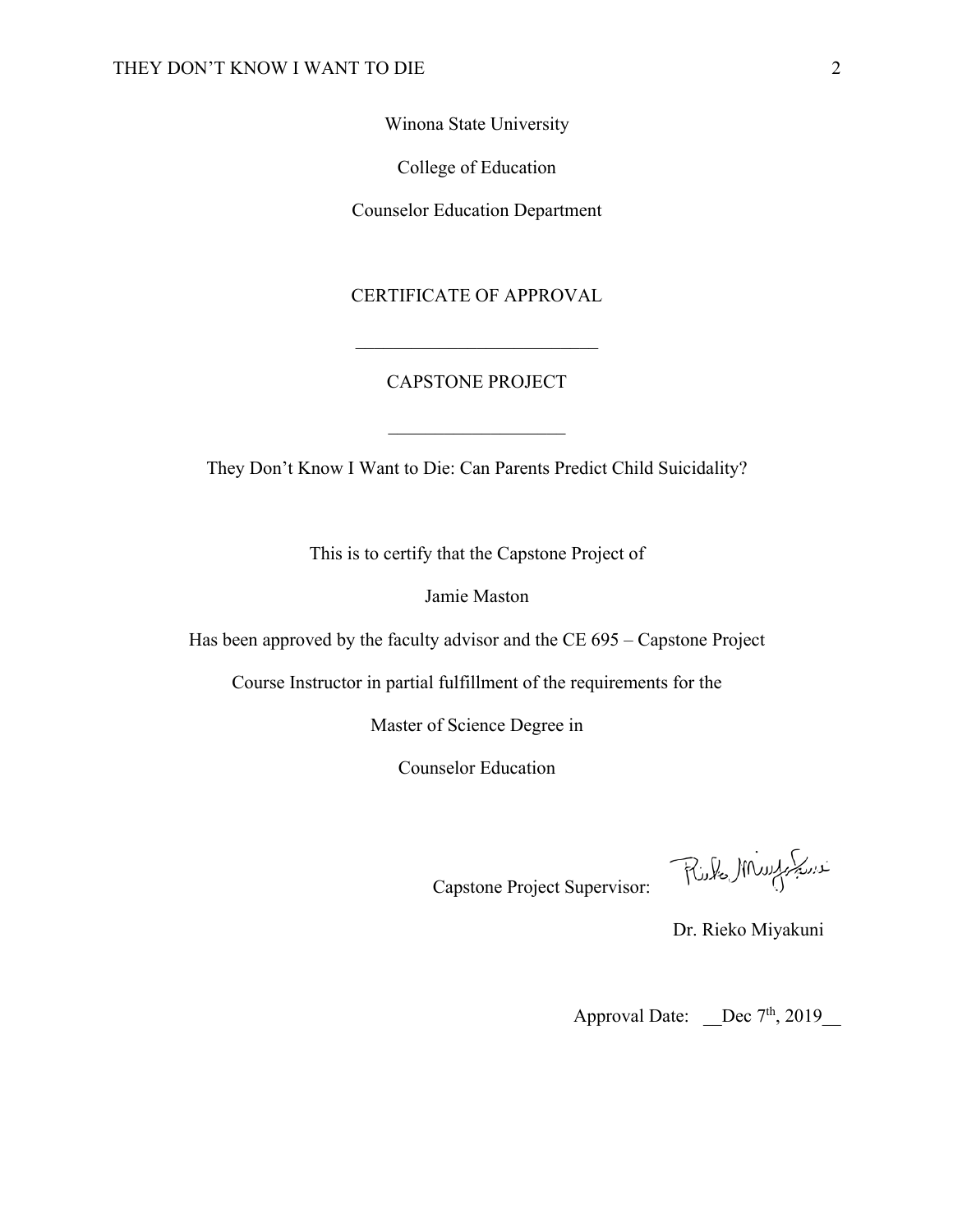#### Abstract

Suicide is a deadly issue that begins with first attempts in childhood and increased rates of subsequent attempts and completions later in life. Parents and school officials are charged with preventing youth suicide, but this is a difficult task. Youth do not communicate their risky behaviors (including suicidal ideation or attempts) with adults leaving the adults to follow other cues to predict suicidality. Parents report much less issues with mental health and suicidality than children and adolescents self-report, and parents' reports are based on externalizing factors as opposed to internalizing factors. Aside from this, there are many reasons that suicidality may not be reported including lack of perceived need, desire and confidence in handling it independently, stigma, lack of confidence in communicating about suicidality, and lack of connections with adults. Many interventions could be implemented in a school setting by counselors including psychoeducation for parents and teachers on signs of suicidality, psychoeducation for students on communication of their own suicidality, and increasing communication with the community and the media on reducing the stigma attached to suicidality to reduce barriers to seeking help.

*Keywords:* suicide, suicide prevention, children and adolescents, parents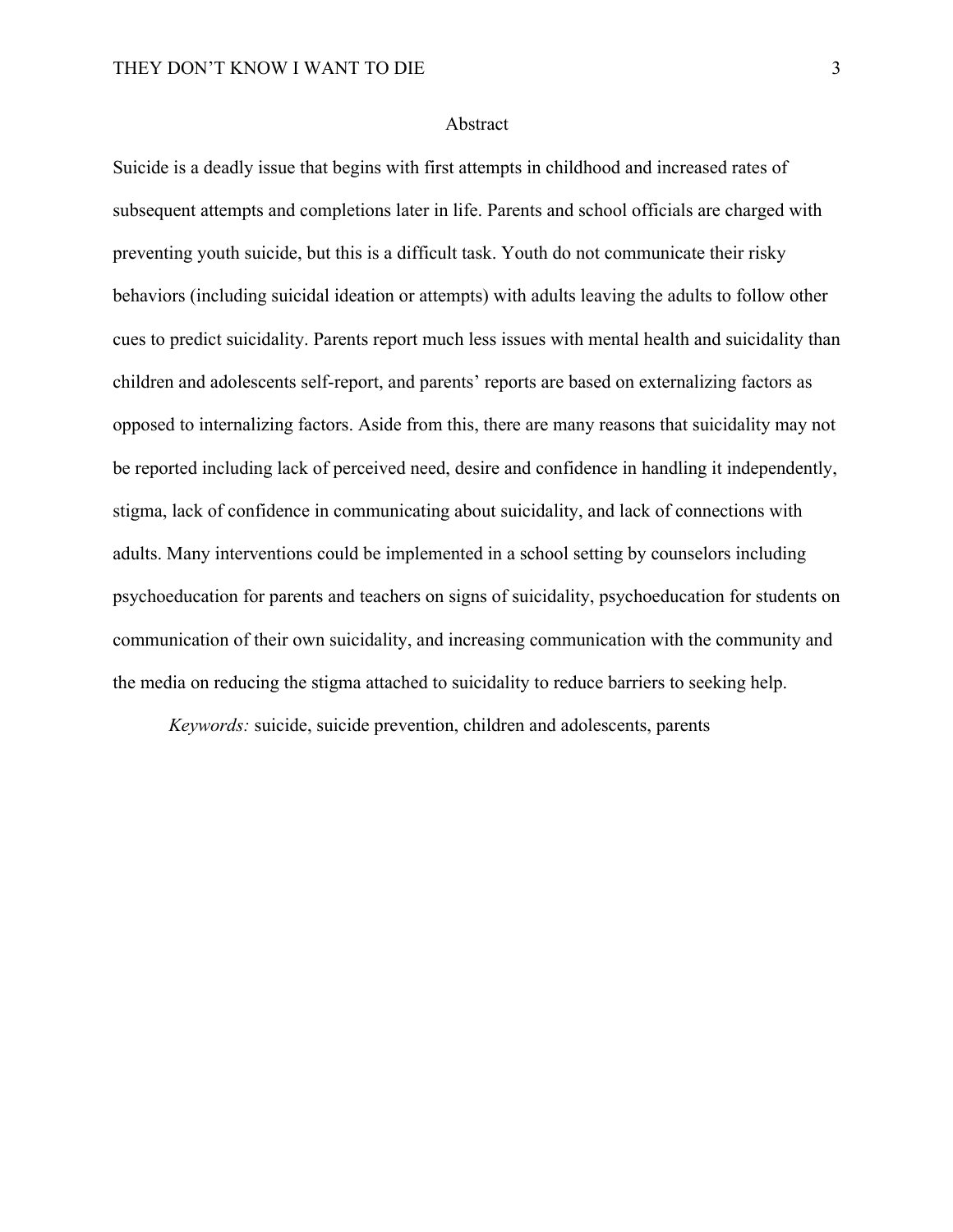### Contents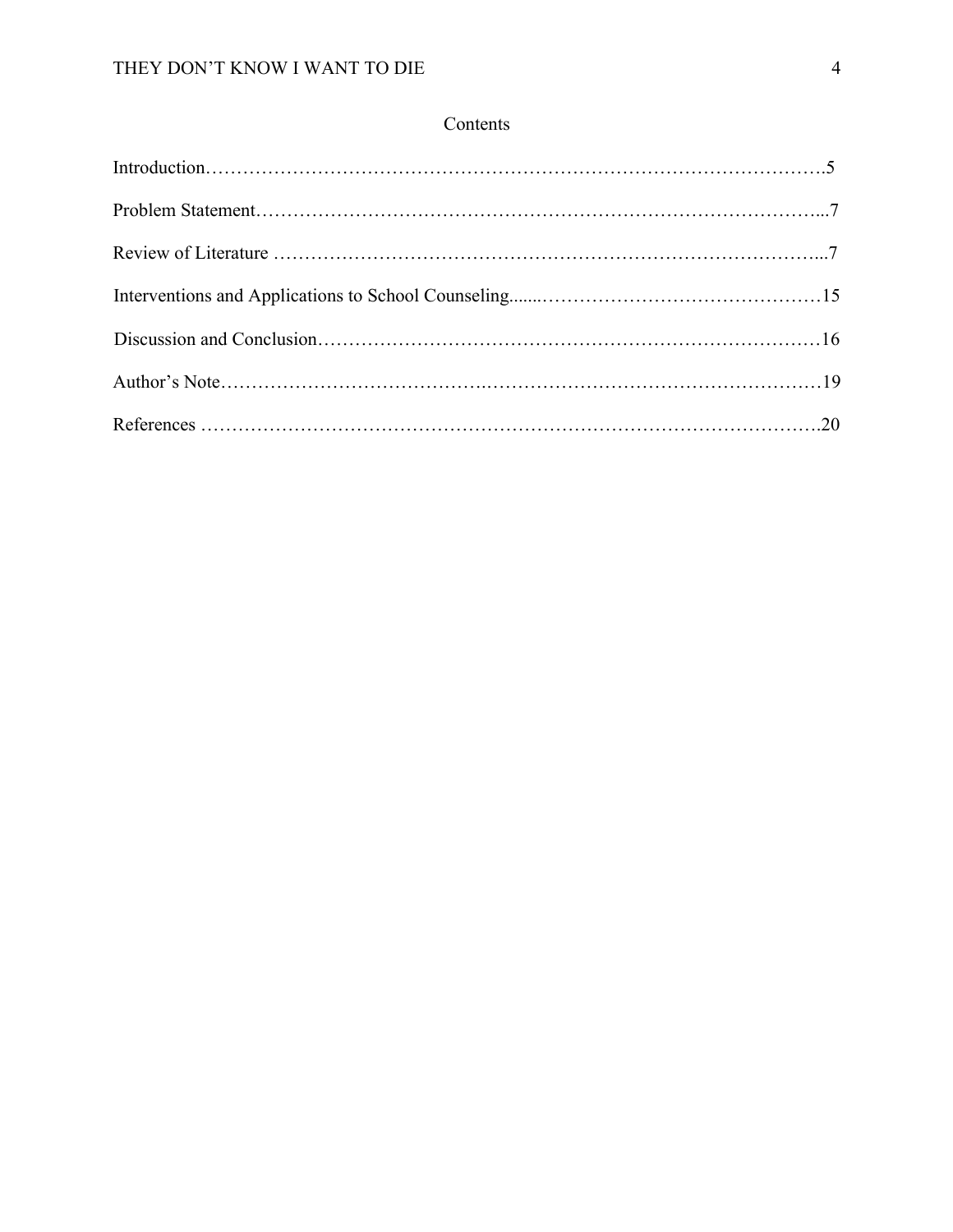They Don't Know I Want to Die: Can Parents Predict Child Suicidality?

Suicide was the second leading cause of death among individuals between the ages of 10 and 34 in 2017 (National Institute of Mental Health [NIMH], 2019). In an interview survey of more than 3,200 children ages 12-16, Joffe, Offord, and Boyle (1988) found that 5-10% of boys and 10-20% of girls had suicidal ideation or had made suicide attempts within the last 6 months. In a review of the literature, the prevalence of suicidality in children ages 8-18 can range from 2% if the child is asked if they think *a lot* about killing themselves, to 26% if a child only needs to report one of the following thoughts: thinking life is not worth living, thinking a lot about death and dying, thinking the family will be better off without them, and wishing they were dead, thinking about killing themselves, or thinking a LOT about killing themselves (Velez and Cohen, 1988). Other research puts the number of children with suicidal ideation between 7 and 12% (Kashani, Goddard & Reid, 1989; Thompson et al., 2006; Velez and Cohen, 1988; Walker, Moreau, & Weissman, 1990). Specifically, Velez and Cohen (1988) showed a dramatic increase associated with ages 13-14 and a decline after, likely due to the onset of puberty. In a longitudinal study, researchers found that the majority of suicide attempts were made by young adults who were older than 18 and who had a previous suicide attempt, indicating that first suicide attempts happen in childhood (Velez and Cohen, 1988). Also, suicidality tends to escalate with intent and lethality of means with age, and decreasing time between successive attempts (Goldston et al., 2015). In 2017, suicide rate among adults ages 45 to 54 was the highest among adults of all age groups and adolescents and young adults aged 15 to 24 were second highest (American Foundation for Suicide Prevention [ASFP], 2019). This indicates that prevention and intervention at a younger age would have the highest impact in reducing both first attempts and subsequent attempts.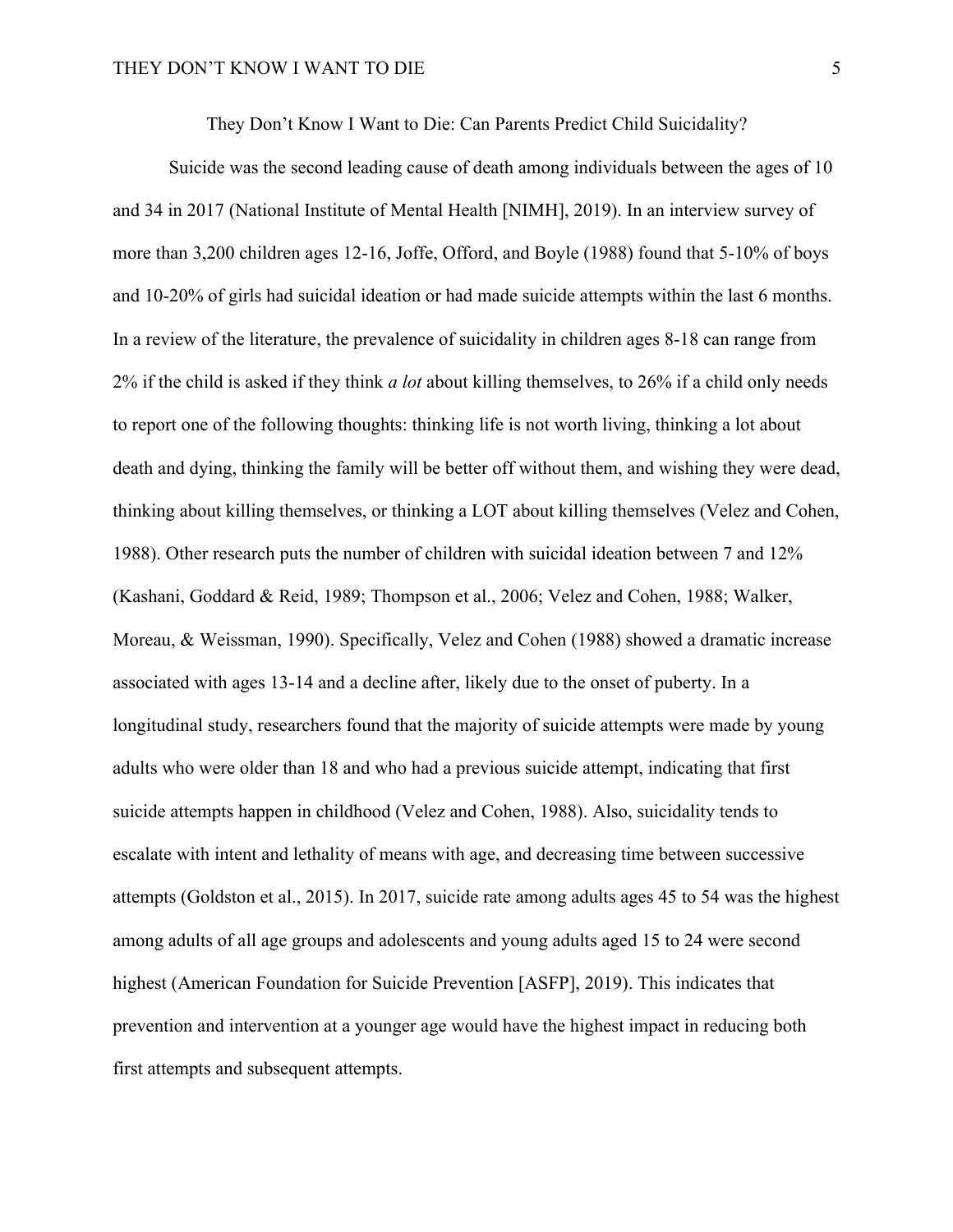Adults have been tasked with identifying mental health concerns in their children or in their students (Mayo Clinic Staff, 2018; Walker, et al., 1990), but they may not always know the signs and symptoms of mental illness. Even knowing the signs, it may be difficult for a parent to tell whether this is developmentally typical behavior for a child or if there is something more serious going on. In addition, the stigma attached to mental health may prevent some parents from reaching out to professionals for help (Carpiniello, & Pinna, 2017; Curtis, 2010; Mayo Clinic Staff, 2018).

Children experiencing suicidal ideation will not always clearly express this to a parent or another adult. Young children may lack the ability to verbalize what they are experiencing (Mayo Clinic Staff, 2018; Tishler, Reiss, & Rhodes, 2007) and older children often keep their activities such as drug and alcohol abuse, stealing, or truancy to themselves instead of disclosing. This leads to a discrepancy between what a parent reports of their child's experiences and child self-report of experiences. For example, in a study of Cyberbullying that targeted 1211 adolescents with a mean age of 12.7 years, DeHue, Bolman, & Völlink (2008) found that 16% of students reported having participated in cyberbullying and 23% had been the victim of cyberbullying. However, only 3.3% of these students reported to a parent or caretaker that they had participated in cyberbullying and 9% of students reported to a parent or caretaker that they had been a victim of cyberbullying. The numbers were even lower for reporting to teachers. While many parents set rules for their children regarding use of the internet, they were relatively unaware of their child experiences with cyberbullying either as a victim or perpetrator (DeHue, Bolman, & Völlink, 2008).

Other activities that parents reported as significantly less prevalent than children include carrying a weapon to school, LSD or cocaine use, alcohol, tobacco, and marijuana use, sexual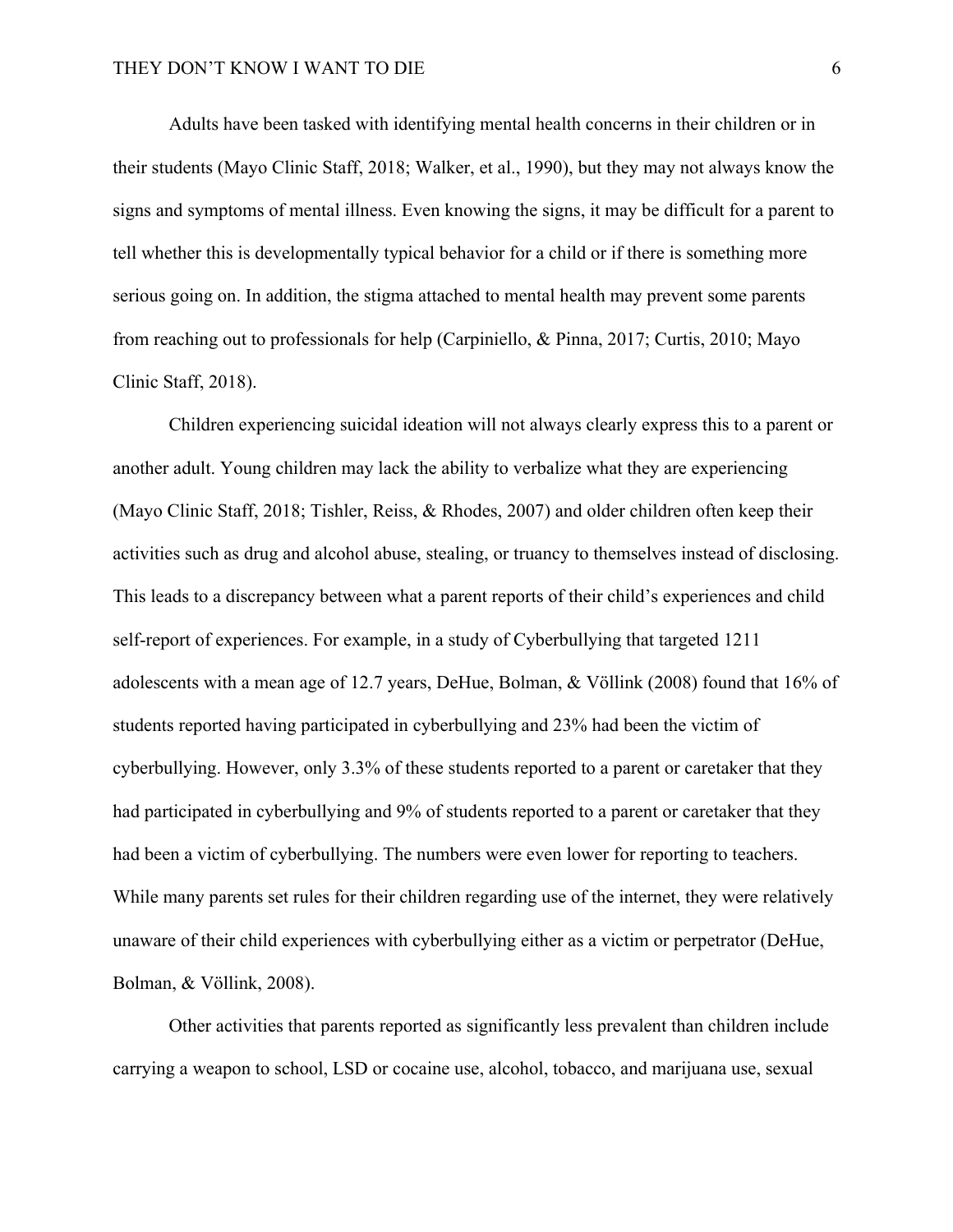intercourse, and suicide attempts (Young & Zimmerman, 1998). These other behavioral risk variables also may be related to suicidality. According to the 2014 Ontario Child Health Study, heavy episodic drinking was one factor associated with increased odds of suicidality (Georgiades et al., 2019). More significantly, non-suicidal self-injury, which has more than doubled in prevalence since 2009 (Gardner et al., 2019), had significant relationship with youth who attempted suicide as compared to those who had suicidal ideation alone (Georgiades et al., 2019).

#### **Literature Review**

The discrepancy in parent and child reports on activities that parents or society may disapprove of leads to suicidal ideation and other dangers to go unreported, leaving children unable to get professional help. The questions this paper seeks to answer are as follows: How often do parents and children agree on their reports of the child's mental health concerns? Does a parent rate their child's suicidality accurately to the child's self-report? How often is a parent aware their child's suicide attempt(s)? What factors influence how well informed or how intuitive a parent is about their child's suicidality? And, what influences whether or not a child seeks and receives help for their suicidality?

#### **Parent-Child Agreement on Psychiatric Symptoms**

Parents and children disagree on the presence and severity of psychiatric symptoms, specifically relating to internalizing and externalizing symptoms (Edelbrock, Costello, Dulcan, Conover, & Kala, 1986; Kashani, et al., 1989). Parents report externalizing symptoms (e.g. acting out, aggression, impulsive behavior) in relation to oppositional disorders and ADHD at a higher rate than their children self-report. However, parents were not as likely to notice their children's internalizing symptoms such as anxiety, fear, obsessions/compulsions, psychotic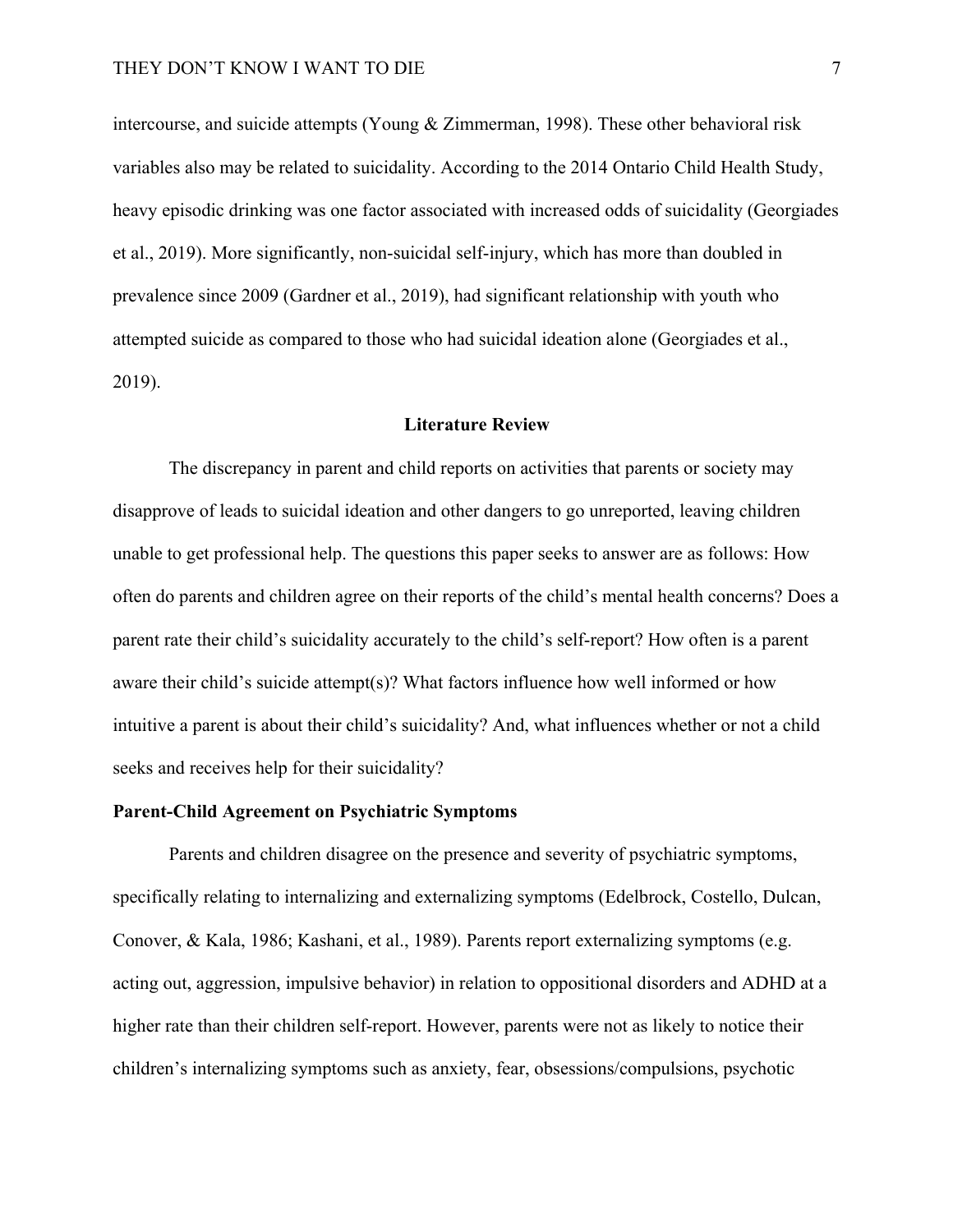symptoms, or emotional disturbances and reported less of these than their child's self-report. (Edelbrock, et al., 1986; Kashani, et al., 1989) Essentially, parents are more cognizant of their children's behavioral symptoms than their affective or neurotic symptoms. Parent child agreement is higher with externalizing symptoms than internalizing, but there is still a discrepancy. Luckily, parent-child agreement is positively correlated with age (i.e. it increases with age) as seen in Edelbrock, et al. (1986) with ages 6-9 ( $r=0.10$ ), ages 10-13 ( $r=0.27$ ), and ages 14-18 (r=0.35). Edelbrock, et al. (1986) suggest that neither the parent or the child is right or wrong, but just that they have different perspectives, biases, awareness, sensitivities, and tolerance of certain aspects of behavior and thought.

Children and parents are not completely opposite in recognizing symptoms. Based on the child's self-reports in Kashani et al, (1989), 60% of suicidal children who did not have depression would have been diagnosed with some other disorder suggesting that depression and anxiety are not the only psychopathologies related to suicidal ideation. Joffe, Offord, and Boyle, (1988) found that suicidal behavior in both genders was significantly related to conduct disorder as well as somatization and emotional disorders. Also, in another study looking specifically at mother-child dyads, some mothers showed awareness of more than the child's externalizing symptoms. Mothers of children who had attempted suicide were significantly more likely to report emotional *and* behavioral problems of their child than mothers of non-attempters, and mothers of attempters and were three times as likely to have sought psychiatric help for their kids (Velez & Cohen, 1988). The mothers are aware of a problem even if they do not report the problems the same way as their children do or relate it to suicidality.

#### **Parent-Child Agreement on Suicidality**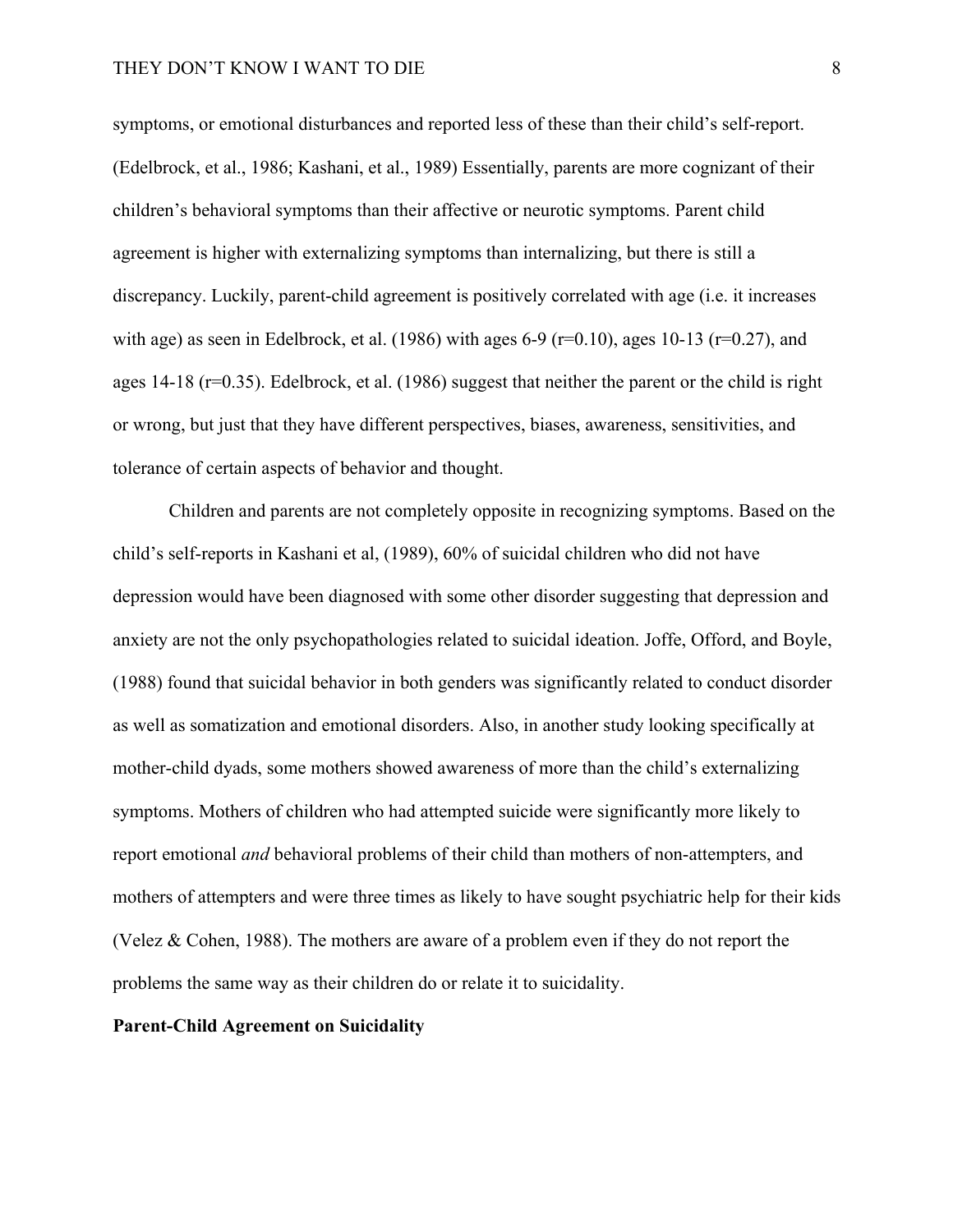In several studies, parents noted suicidal ideation at much lower rates than children's selfreports, and teachers noted an even smaller percentage in the same populations (Joffe, Offord, & Boyle, 1988; Kashani et al., 1989; Klaus, Mobilio, & King, 2009; Thompson et al., 2006; Velez and Cohen, 1988; Walker, et al., 1990). In Joffe, Offord, and Boyle (1988) 2.4% parents indicated suicidal behavior in their children, whereas 12.2% of children indicated they had experienced suicidal behavior or ideation. In Kashani et al. (1989), of the 14 children (of 212 studied) who reported suicidal tendencies, only two parents reported this of their child. Thus 86% of parents of suicidal children were not aware. In Velez and Cohen (1988), out of 752 families with children ages 9-18, mother's reported that their children though about death and dying significantly less than their children self-reported. In terms of current suicidal thoughts, youth reported "thinking life is not worth living" at three times the rate that their mother predicted, and youth reported "thinking a lot about death and dying" 40% more than their mothers predicted. Thompson et al. (2006) found that in a sample of more than 1000 child/caregiver dyads, (mean age 8 yrs.), 9.8% of children reported suicidality, while 5.4% of parents predicted child suicidality, and 2.9% of teachers predicted child suicidality. Also, the adults reporting child suicidality and the children self-reporting were inconsistent with each other (i.e. parents who predict suicidality do not have suicidal children, and children who report suicidality do not have parents that predict it). In this case, adults are still consistently underestimating their own child's suicidality and teachers did not fare any better. According to Thompson et al. (2006), "estimates of the prevalence of child suicidality based on child reports was about twice as high as those based on caregiver reports and more than three times as high as those based on teacher reports" (p. 117). More than 75% of the children reporting suicidal ideation were not predicted by their parents and 90% were not predicted by teachers which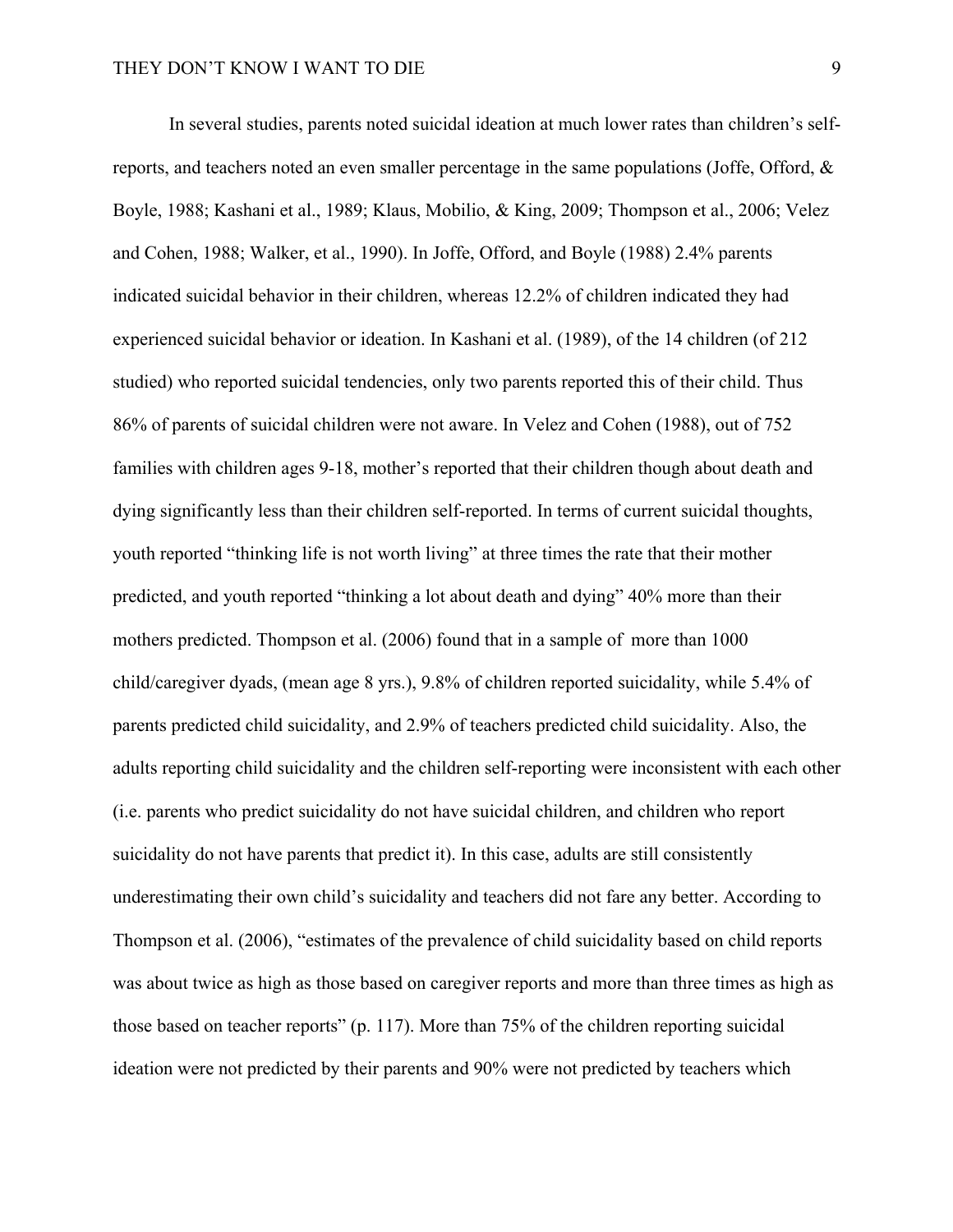means that a large number of children in need of help are likely to go without appropriate treatment. More recently, Klaus et al. (2009) found that 37% of parents were unaware of their children's suicidal ideation and 59% were unaware of their children's suicide plans.

#### **Factors Contributing to Discrepancies**

It is important to investigate where these discrepancies in parent and child reports of child suicidal ideation may come from. Perception of the child's symptoms by both parent and child, parental distress, and family issues all may contribute to this. About half of the suicidal children in Kashani, et al. (1989) would be diagnosed with depression based on parental reports of symptoms. Parents also attributed about half of the suicidal children with oppositional symptomology and less than half with anxiety as a symptom complex which is consistent with the research that parents notice externalizing symptoms which the children report more internalizing symptoms.

Caregivers are more likely to report suicidality in their children when they are dealing with their own psychological distress and seeing themselves needing mental health care (Thompson et al., 2006). In some research there is an "indication that depressed parents may be more accurate reporters of their children's feelings (Richters, 1992), and some that they are biased to overreport problems (Brody & Forehand, 1986)" (as cited in Thompson et al., 2006, p. 178). Klaus et al. (2009) found that if either parent had a history of depression, the parents were more likely to be aware of their child's suicidality.

Lastly, there may be social reasons for the disagreement. More than half of children in Walker, et al.'s (1990) study who did not have agreement were diagnosed with substance abuse whereas only 25% of the kids with parental agreement were diagnosed with substance abuse. It is difficult to draw conclusions from one study, but it may suggest that children abusing substances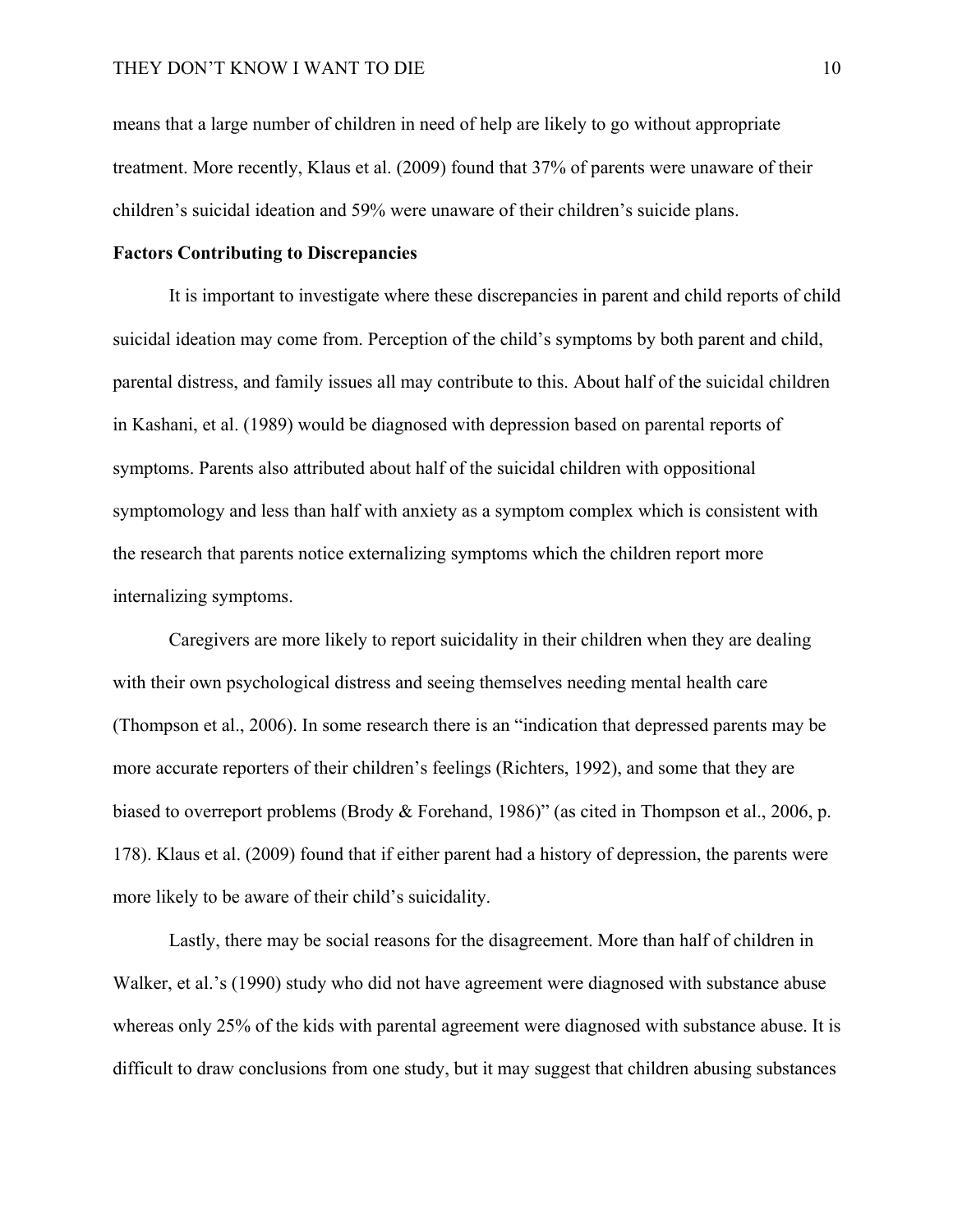may be hiding more from their parents or may come from a household with higher disfunction. Parental arrest and family disfunction are significantly related to suicidal behavior (Joffe, et al., 1988). In general, events that decrease the child's feeling that they have familial support is a significant indicator that the parent would be unaware of adolescent reported suicide plans or attempts (Klaus et al., 2009).

Despite a lot of disagreement between caregiver and child reports, there was some agreement. When caregiver and adolescent did agree on suicidality in Thompson et al. (2006) it was associated with mental health needs, aggression, and somatic complaints. Teacher-child agreement was associated with thought problems (e.g. odd or bizarre) and low academic achievement. On the other hand, there were also inconsistencies in which the caregiver reported suicidality and the child did not. Children who did not self-report suicidality but were reported by others still claimed more anger and depression than those who did not self-report suicidality showing that caregivers were observing some symptoms consistent with suicidality. Other characteristics that were common within children that caregivers predicted to experience suicidality include: (1) more caregiver transitions, (2) caregiver-rated child aggressiveness, (3) caregiver-rated child social withdrawal, (4) male child, (5) white child, and (6) caregiver stress. Home may not be the only place where child suicidality is observed. The characteristics of suicidality that were reported by the teachers indicated that students with suicidality tend to be: (1) white, (2) struggling with academic performance issues, and (3) exhibiting thought problems. These teachers were less likely to label African American students suicidal than Whites students (Thompson et al., 2006). Thompson et al. (2006) suggest that it is possible that some children expressed suicidality to their parents or teachers in the past, or it was predicted by them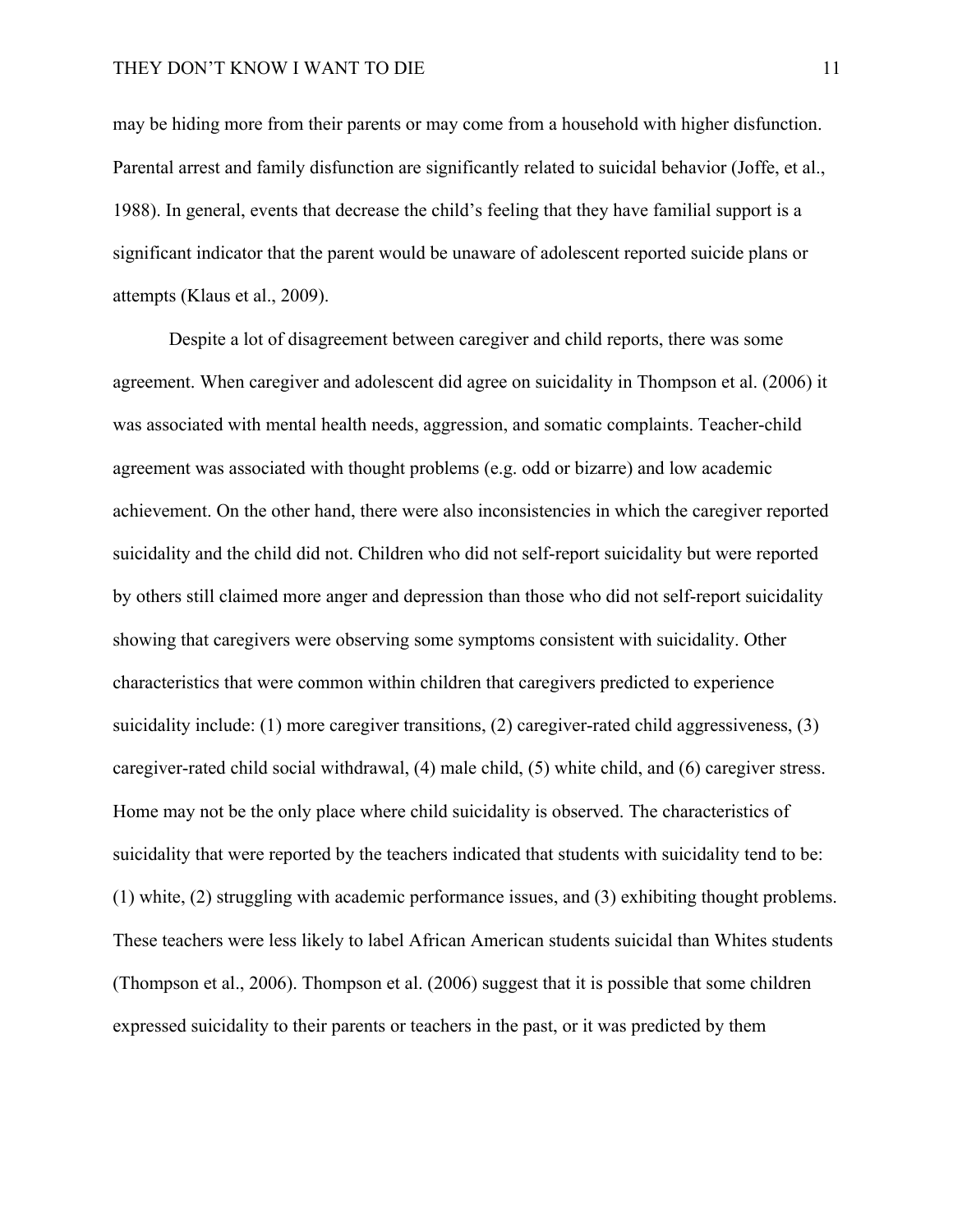accurately, but the child failed to disclose suicidality to the interviewer because they did not feel comfortable disclosing to a stranger.

The discrepancies between caregiver and child are not just with suicidal ideation. Disagreement between parent and child reports was also found with parental knowledge of their children's past suicide attempts. In Walker, et al., (1990) more than half the mothers whose children had made suicide attempts did not know about the child's suicide attempt. Eight of the 13 children who reported a suicide attempt did not have a mother who reported it and one mother reported a suicide attempt that was not reported by the child. This is an agreement rate of about 42%. The children whose mothers did not report their suicide attempts reported a lower mean age of first attempt and twice the mean number of attempts as those who did have parental agreement. In Velez and Cohen (1988), only two of the mothers of 25 children who reported at least one suicide attempt were aware or chose to report it. Of the total 40 attempts reported by these children, only four were reported by mothers. This means that 66% of children who attempted suicide have never received any professional help. The authors suggest that the lack of agreement may be caused by underreporting by mothers or overreporting by children. For instance, the mothers or other caregivers think the act was more trivial than a suicide attempt such as believing that taking pills was an accidental overdose or cutting was self-harm as opposed to suicide attempt (Velez & Cohen, 1988). Peers also report that a barrier to seeking help for a friend who has reported suicidal thoughts or self-harm is that they do not believe the person intends to commit suicide (Cigularov, Chen, Thurber, & Stallones, 2008). Klaus et al. (2009) emphasizes that when cutting (or other self-harm) is reported, it is important to understand the true intent of the behavior from the client's perspective as opposed to assuming it is non-suicidal self-harm.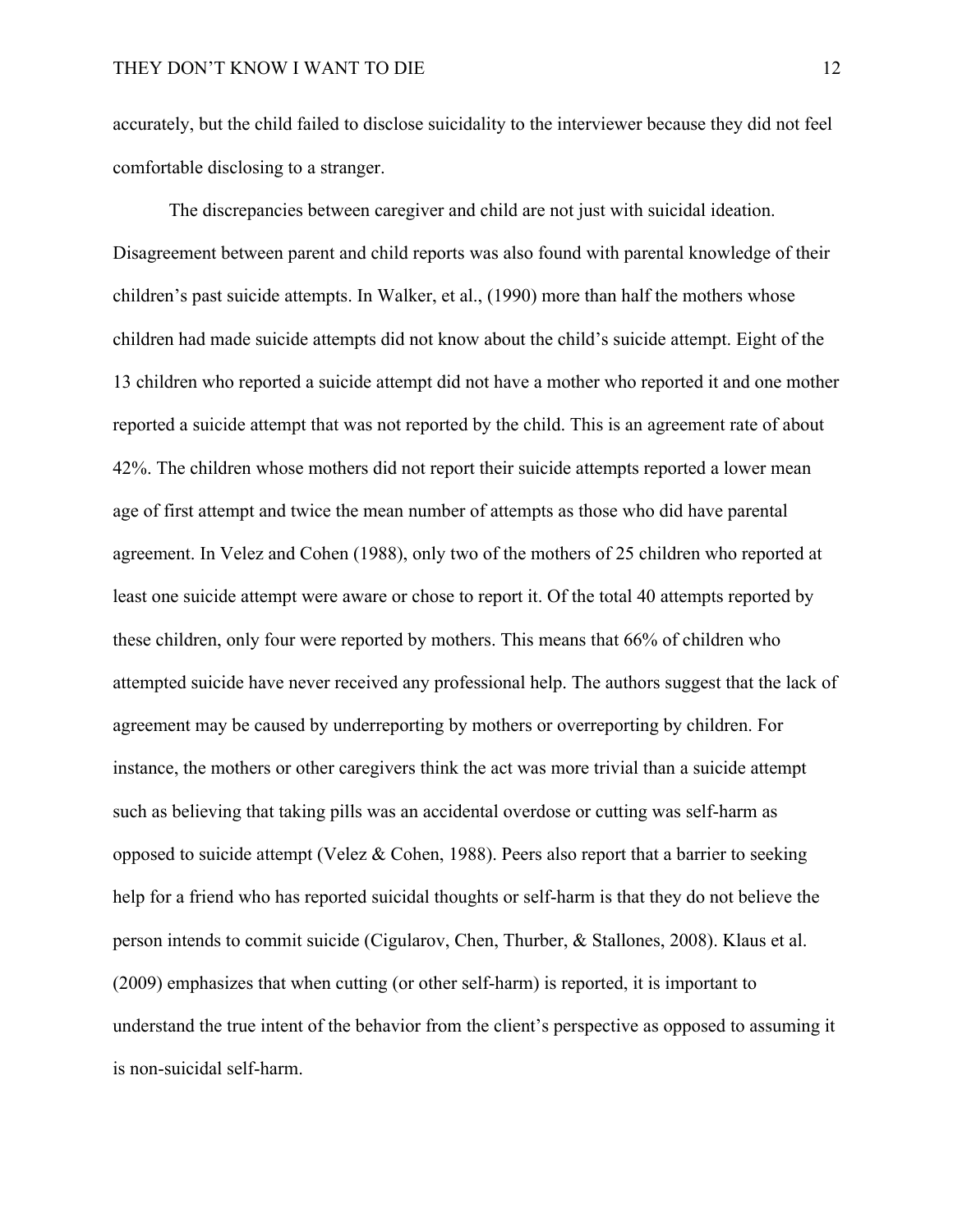Children and adolescents with more severe depressive disorder symptoms, hopelessness, and, family disfunction are of greatest risk for suicidal behaviors (Hetrick et al., 2011). In clinical setting there was less disagreement between parent and child reports than in community setting. In the clinical setting parents rated their child's depression as more severe which is likely why they got help to begin with (Mokros, Poznanski, Grossman, & Freeman, 1987).

In addition to education, more research is needed to identify factors that lead to denial, exaggeration, or ignorance about child's suicidality on the part of the parents and teachers (Mokros, et al., 1987). Parents may be feeling sadness, anxiety, guilt, or fear in response to their child's suicidality (Greene-Palmer, et al., 2015)

#### **Barriers to Seeking Help**

The systematic review of the literature on help seeking behavior found that young people with suicidal ideation or self-harm were more likely to seek help from informal networks such as peers and family; however; overall the rate of seeking help no matter the source was less than 50% (Michelmore & Hindley, 2012). The was less than 30% in other research (Hom, Stanley, & Joiner Jr., 2015). The inconsistent findings may be attributed to demographic differences as well. Women were more likely than men to seek help from a social network whereas men were more likely than women to seek help from emergency services, ethnic minorities were less likely to seek help overall, and lastly, the age was a factor in reporting, where the highest rates of help seeking were found in the older participants studied, at age 26 (Michelmore & Hindley, 2012).

There are many reasons that a person would not seek help when they are experiencing suicidal ideation. Hom, Stanley, & Joiner Jr. (2015) found that choosing not to seek help may be based on lack of perceived need for services, preference for self-management, fear of hospitalization, and structural factors. Interestingly, while much research cites the stigma against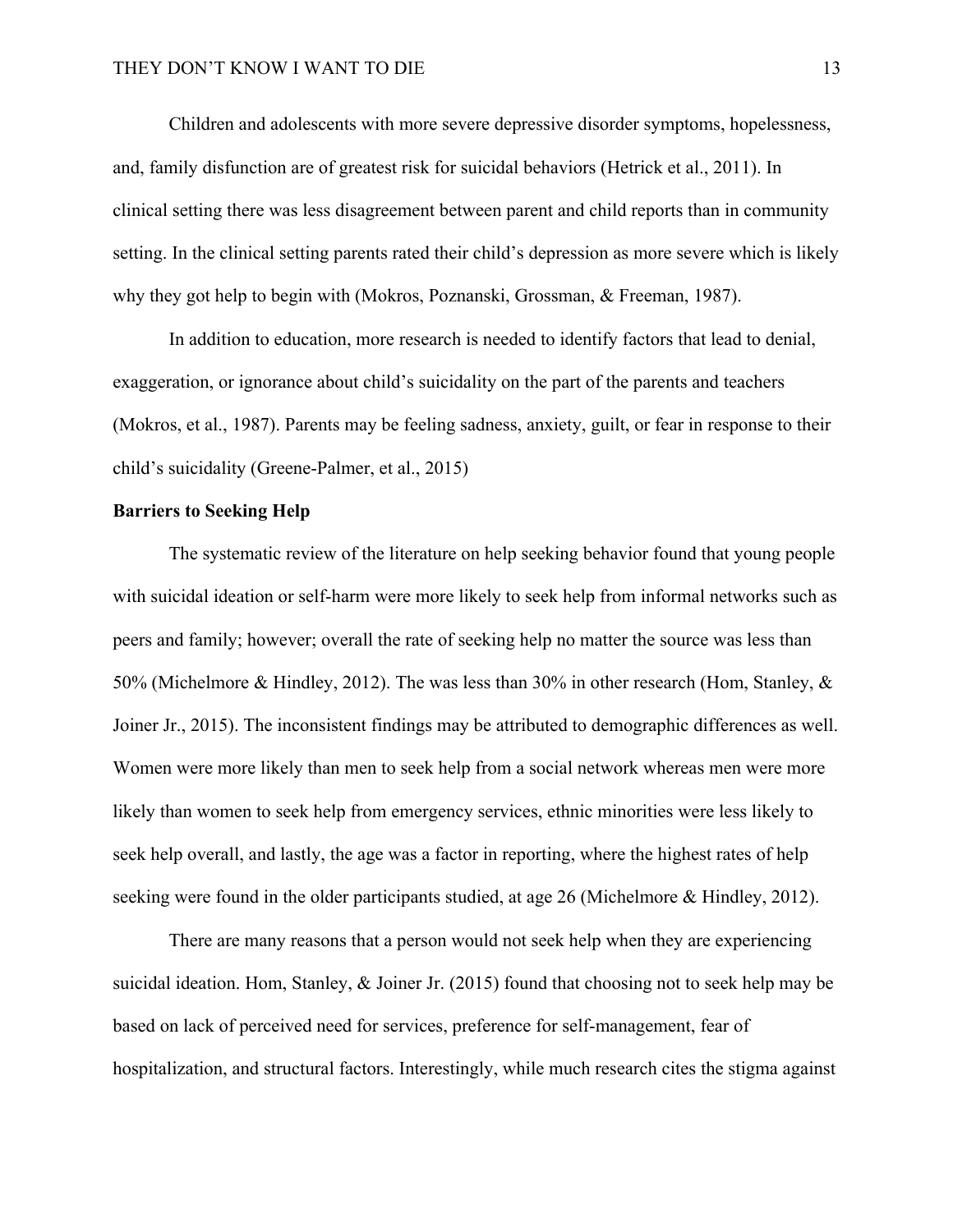mental health and suicidality as a significant barrier to seeking help (Carpiniello, & Pinna, 2017; Curtis, 2010; Mayo Clinic Staff, 2018), Hom, Stanley, & Joiner Jr. (2015) found that it was less of a significant barrier with only 7-13% of individuals in recent studies stated the stigma as a barrier. This is in comparison to 66% of individuals stating lack of perceived need, and 27% stating they would rather handle it on their own (Czyz et al., 2013; Hom, Stanley, & Joiner Jr., 2015). For younger individuals, barriers include perceived lack of skills needed to communicate suicidality to adults, self-overconfidence, fear of hospitalization, and lack of closeness to school adults (Cigularov, et al., 2008). Also, children who do not feel supported at home are unlikely to report suicidality (Klaus et al., 2009). This is consistent with Cigularov et al. (2008) who found that 43% of adolescents stated that their detachment from adults in the school building was a barrier to them seeking help for suicidal concerns for themselves or a friend.

Some research still points to stigma as a significant barrier to seeking help for suicidality (Carpiniello, & Pinna, 2017; Curtis, 2010; Mayo Clinic Staff, 2018). Carpiniello, & Pinna (2017) found in a narrative review of the topic, that suicidal people are viewed negatively—often labeled as weak or selfish. Individuals who have attempted suicide are distanced socially and even in insurance policies that include clauses excluding death by suicide. Family members of people who have died by suicide also often experience this stigma. In a qualitative study of youth suicide in New Zealand, stigma was one of the main factors reported as a barrier with one respondent stating "it's difficult to say 'you need to see a mental health professional' in a tactful way… it's seen as a weakness. Suggesting it can be a slap in the face" (Curtis, 2010, p 712). The perceived stigma or internalized feelings of shame or embarrassment may lead to a tendency to hide incomplete attempts to protect themselves and their families. This stress may also reduce self-esteem and be a risk factor for future suicide attempts (Carpiniello, & Pinna, 2017).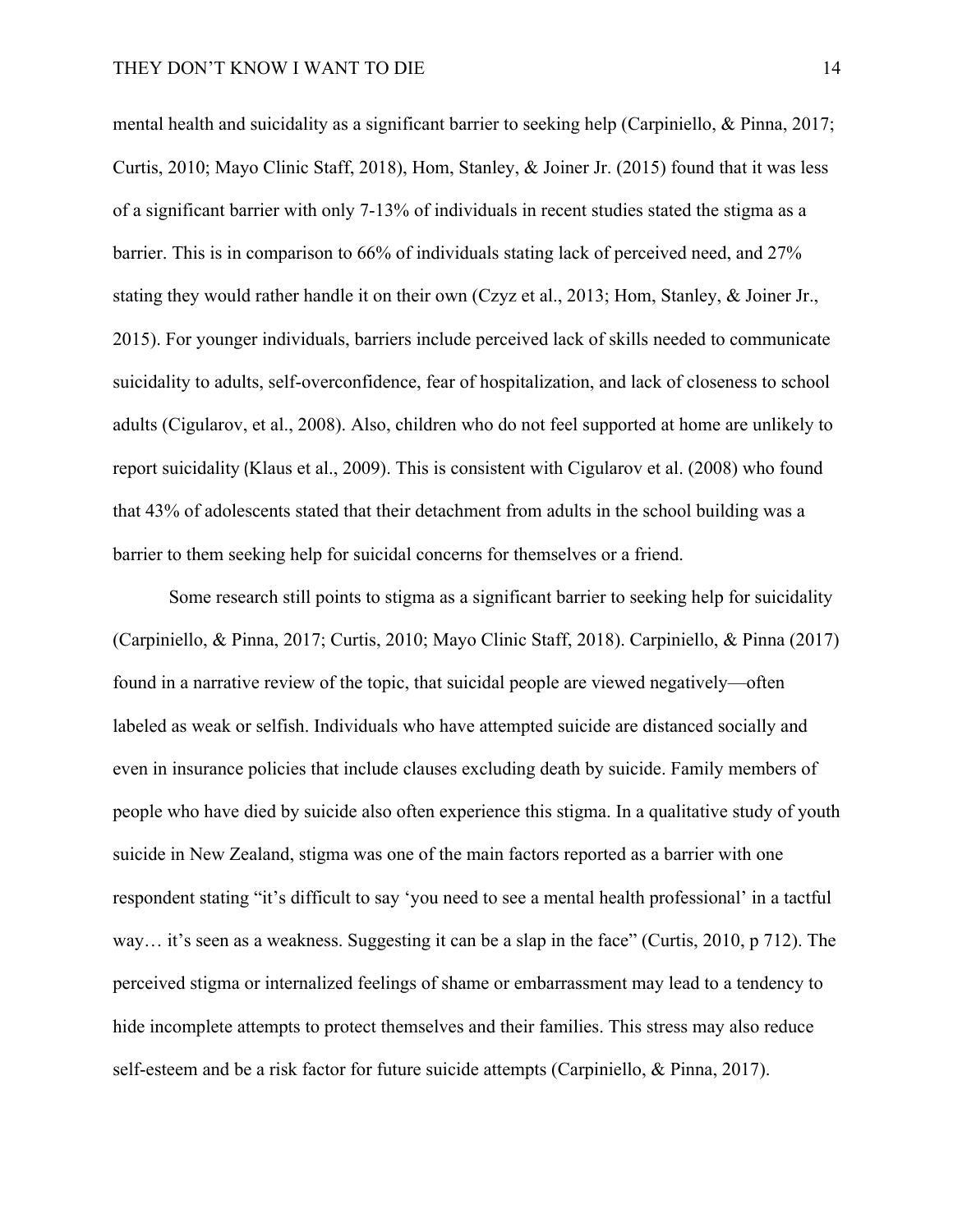Parents' decisions can influence help-seeking for their child. Parents of children with anxiety or depressive disorders seek mental health services for their children less often than parents with children with disruptive behavioral disorders because children with anxiety or depressive disorders are perceived as less of a burden (Angold et al., 1998). Much of the research suggests that parent and teachers need education about signs and symptoms of suicidality, depression, and internalizing symptoms (Kashani et al., 1989; Thompson et al., 2006; Young & Zimmerman, 1998). Acting out behavior is more easily detectable by parents as noted earlier in the paper, so educational programs should focus on identifying other types of psychological distress that may be internalized. Also, routine screening is justifiable in high risk populations. Two of the 14 suicidal children in Kashani et al., (1989) did not have any diagnosis which is important to note despite the small sample size because without directly asking, it would be much more difficult to detect.

Hom, Stanley, & Joiner Jr. (2015) found that mental health literacy, positive views of mental health services, and encouragement from family and friends were all related to higher instances of health seeking behaviors. For example, psychoeducational programs such as Surviving the Teens was found to leave students with higher self-efficacy in finding a school adult who they can turn to with suicide related problems and other help seeking intentions (King, Strunk, and Sorter, 2011 as cited in Hom, Stanley, & Joiner Jr., 2015). Peer-training has also been shown to increase positive attitudes toward seeking help from an adult (Kalafat & Elias, 1994; Wyman et al., ac cited in Hom, Stanley, & Joiner Jr., 2015).

#### **Interventions and Applications to School Counseling**

As discussed earlier, education for parents, children, peers, and routine screening are ways to help reduce the risk of suicide in youth. These are methods that a school counselor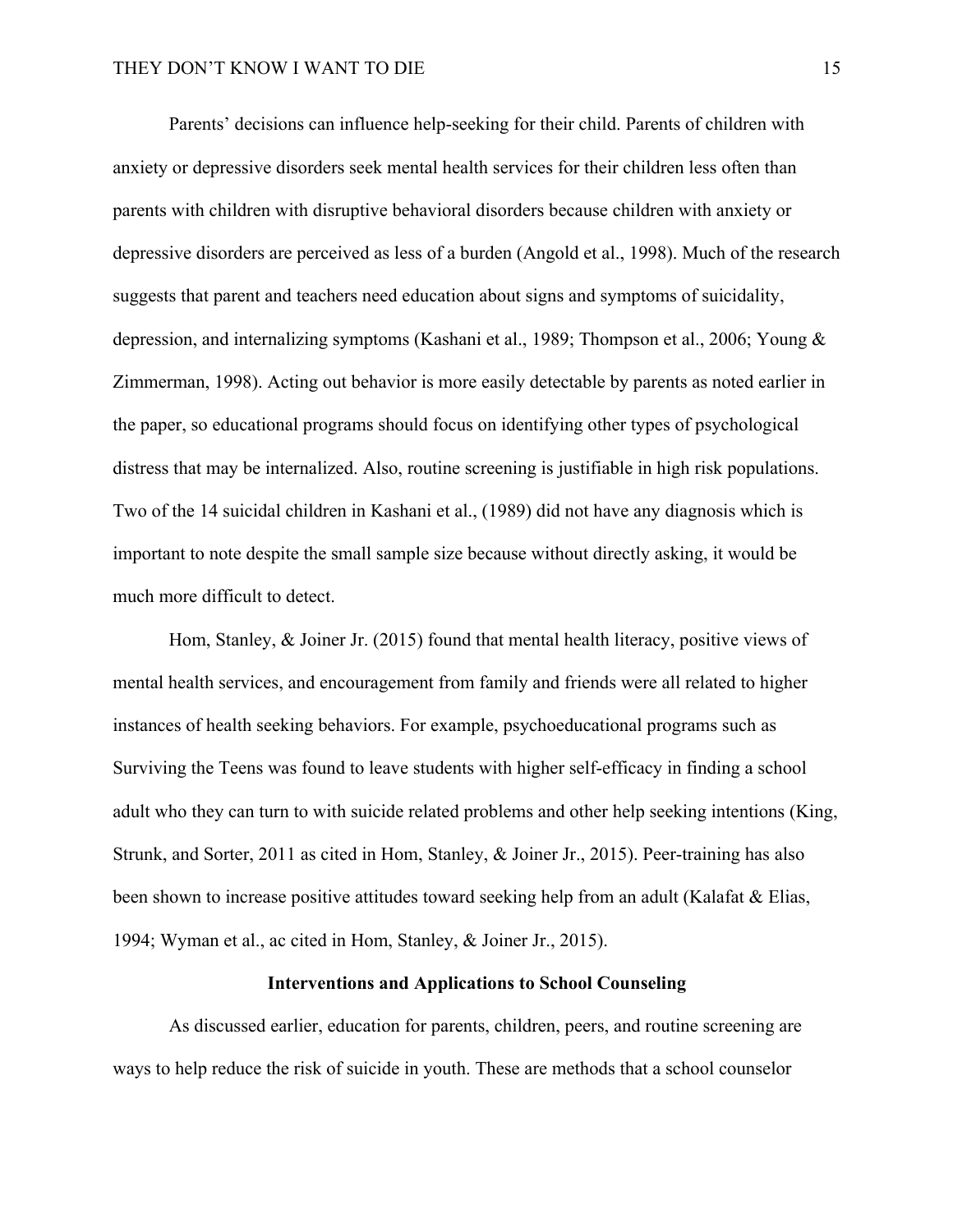would be able to implement in their program. Based on the research, there are many options and directions to choose from. Goldston et al. (2015) suggest that there is a severe need for effective prevention programs to reduce the likelihood of a first attempt as well as relapse prevention programs that prevent the escalating cycle of attempts that increase in lethality and decrease in time between consecutive attempts. With parents being unaware of the risk behaviors that their children are involved in and their suicidal ideation and attempts, educating parents of their lack of knowledge may be a first step in gaining their support for school intervention programs such as the Comprehensive School Health Education (CHSE) Program (Young & Zimmerman, 1998). Also, education for parents on how to recognize risks and respond to them with the intention " not to frighten them, but to enlighten them—" (Young & Zimmerman, 1998, p. 1139) can be helpful. Psychoeducational interventions that emphasize for students how to communicate suicidality would be beneficial since lack of knowledge or lack of comfort communicating suicidality is an issue for youth (Cigularov, et al., 2008). Children may not have the abstract thinking skills to think about the consequences of attempting suicide, and one study suggested that only 25-45% of children express ideation (Shaw, Fernandez, and Rao, 2005 as cited in Tishler, Reiss, & Rhodes, 2007) although the content of the education would differ by age. Promoting protective factors such as sense of connectedness with family (or school adults) and increase coping skills can reduce risk for suicidality could be included (Steele et al., 2018).

Outside of education, Carpiniello, & Pinna (2017) suggest reducing stigma by forming an alliance between scientific societies and the media to continue to reduce the stigma attached to suicide due to the stigma's role in creating a barrier to help seeking and as a potential risk factor for subsequent attempts.

#### **Conclusion and Discussion**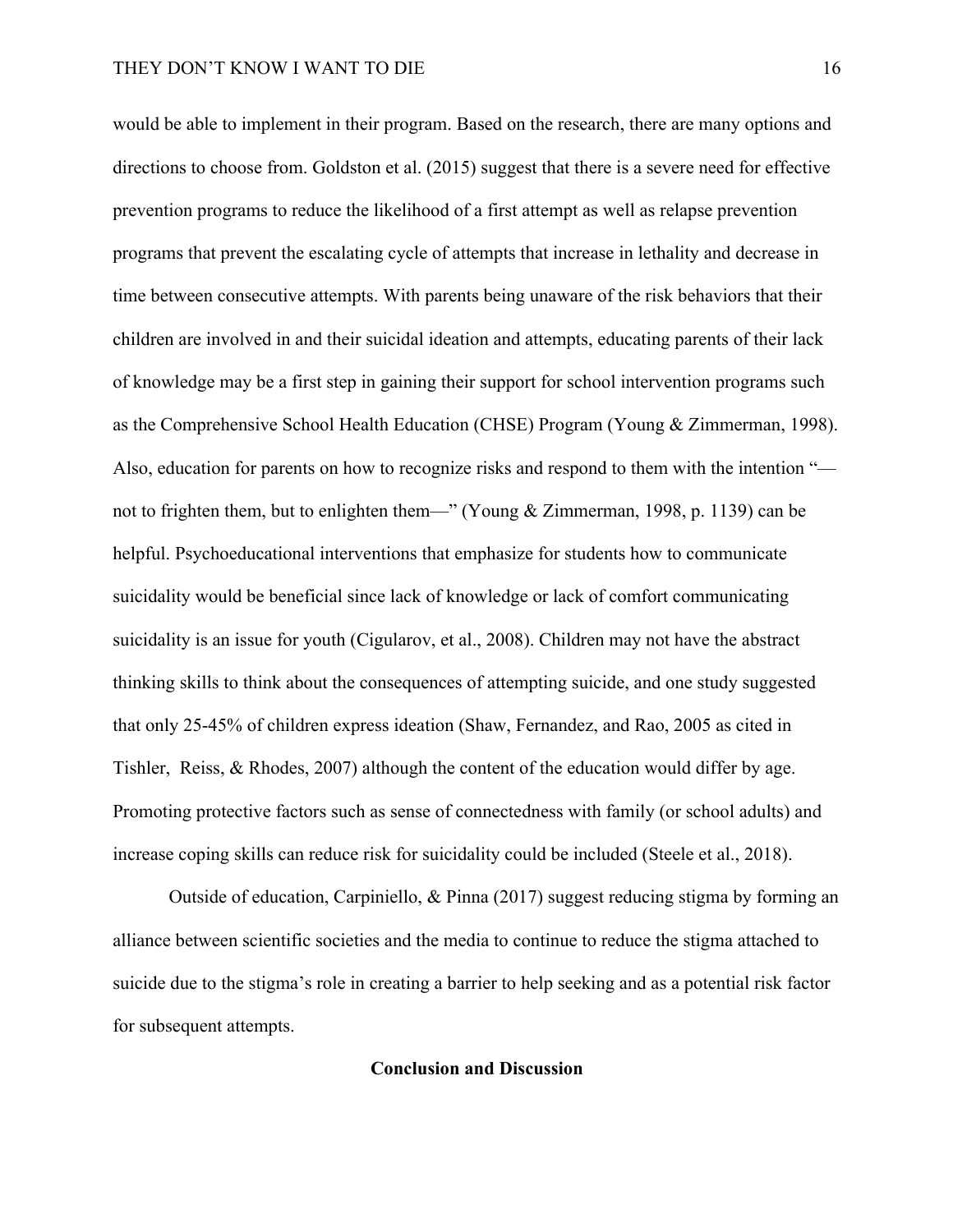Suicide is one of the top three leading causes of death in the pediatric population and a serious public health concern (Ambrose & Prager, 2018) with more than 14% of the population ages 15-24 dealing with suicidality (ASFP, 2019). This issue begins with first attempts in childhood and increased rates of subsequent attempts and completions later in life.

Parents and school officials are charged with preventing youth suicide, but this is a difficult task. Youth do not communicate their risky behaviors (including suicidal ideation or attempts) with adults leaving the adults to follow other cues to predict suicidality. Parents report much less issues with mental health and suicidality than children and adolescents self-report, and parents' reports are based on externalizing factors as opposed to internalizing factors. Aside from this, there are many reasons that suicidality may not be reported including lack of perceived need, desire and confidence in handling it independently, stigma, lack of confidence in communicating about suicidality, and lack of connections with adults.

Many interventions could be implemented in a school setting by counselors including psychoeducation for parents and teachers on signs and for students on communication skills. Also, increasing communication with the community and the media on reducing the stigma attached to suicidality to reduce barriers to seeking help.

There are limitations to this research. There is limited research on children who have died by suicide and limited in all people experiencing suicidality. Due to the barriers of seeking help, the numbers we have may be significantly lower than in reality. Children may underreport their own suicidality, and parents may also report inaccurately either on purpose or due to lack of knowledge—in a society brought up on not talking about mental health, all parties may be denying suicidality because of stigma even if they think it may be true (Mayo Clinic Staff, 2018). Lastly, many studies on suicidality have relatively low number of participants due to the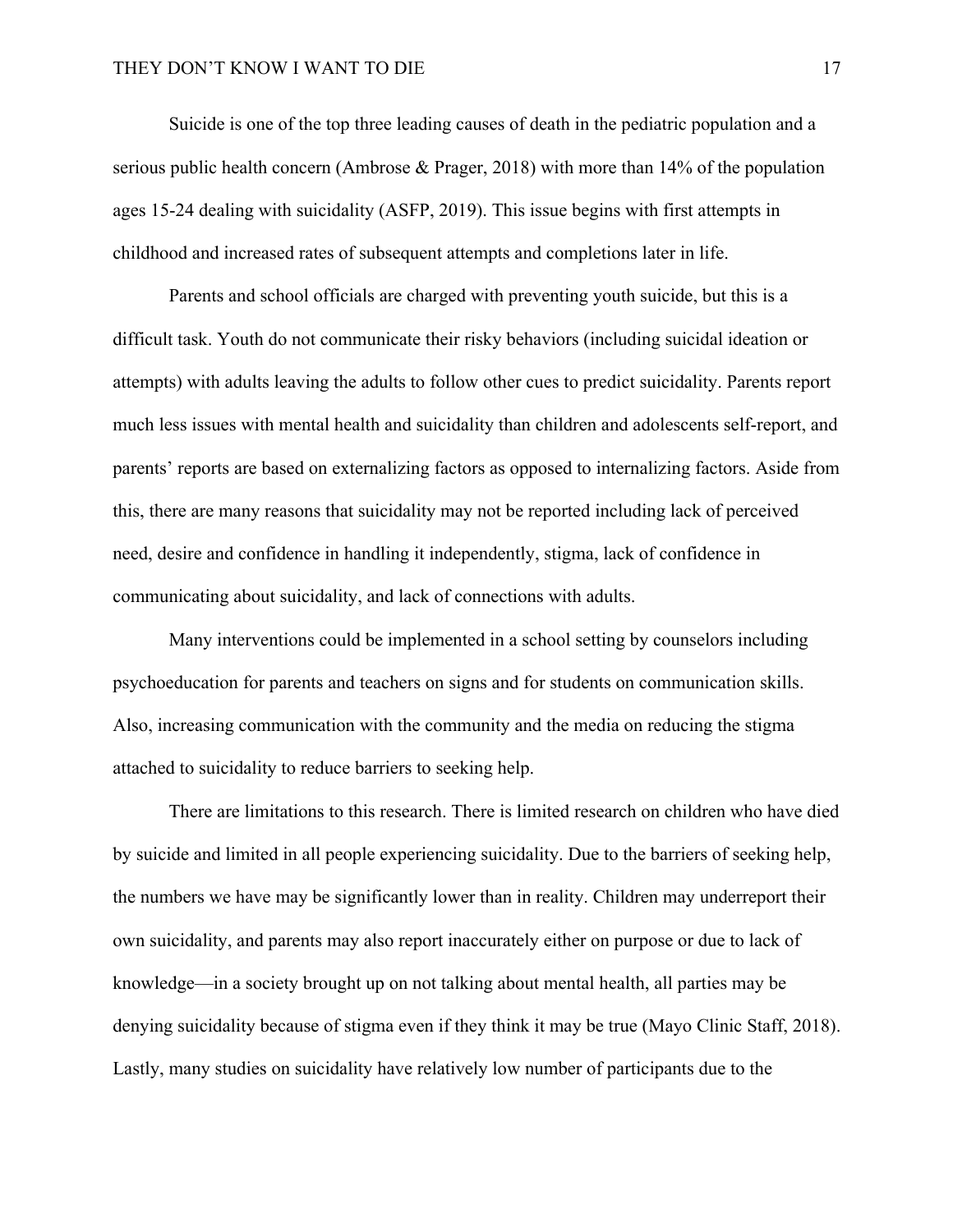difficulty of finding suicidal participants, and those who do participate may already be predisposed to talking about their issues.

Future research can be conducted on evaluating interventions for effectiveness. Some research has been done in this area, but it seems that many schools still use the same interventions because that is what they know, or because there is not enough research one way or another on it. Longitudinal data would be helpful in determining the effects of certain psychoeducational, screening, or media communication interventions. We know that the rate of suicide is still increasing, and any number of suicides is too many. Interventions for early prevention of the first possible suicide attempt can help reduce the risk of suicide throughout the lifespan.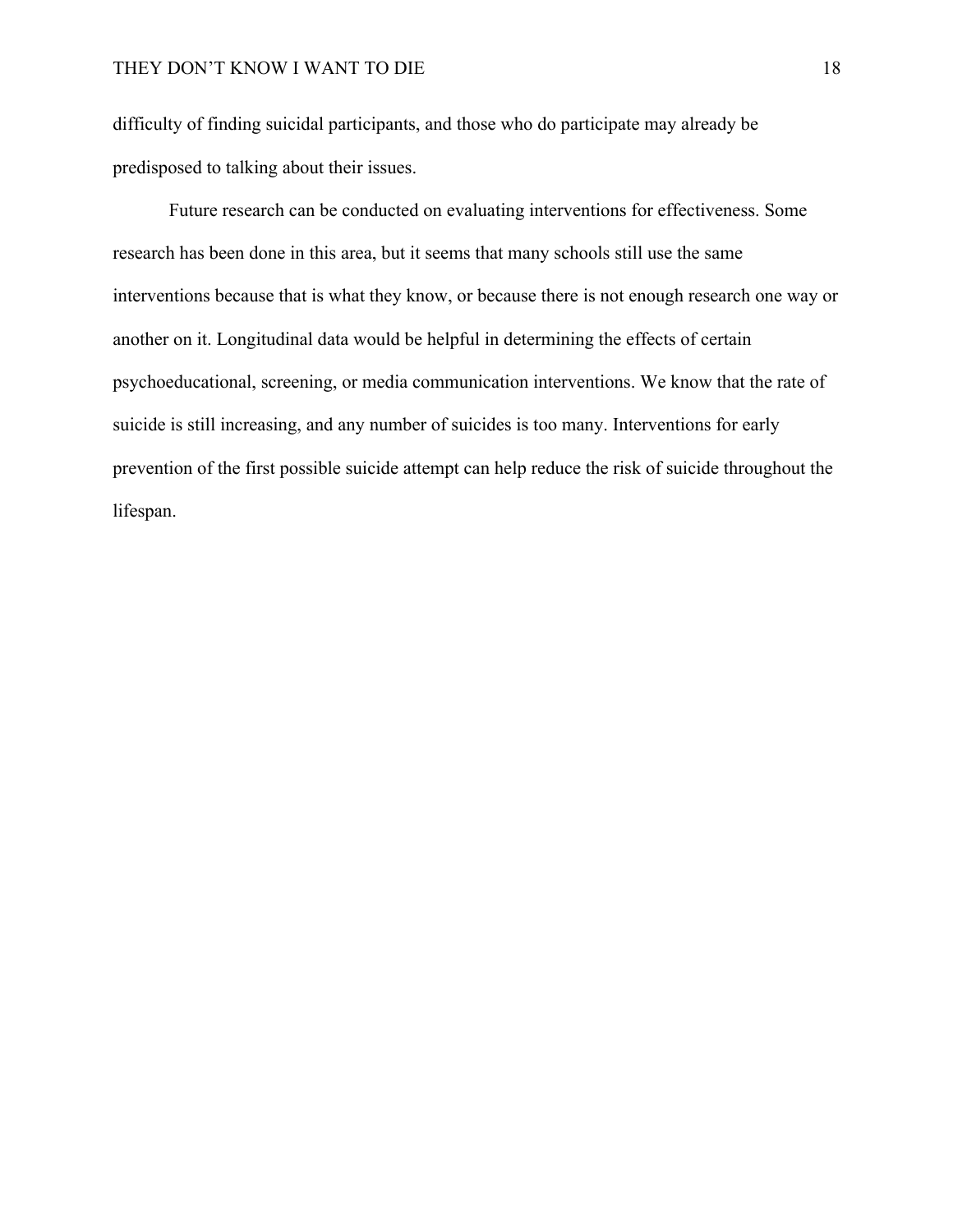#### **Author's Note**

Suicide is a tough topic for any counselor, but it is especially scary for a new counselor entering the field. I hope that researching this topic can help me and my colleagues understand how important it is to ask our students about suicidality, create strong connections, and educate others so we can prevent tragic deaths of our students and reduce their suffering.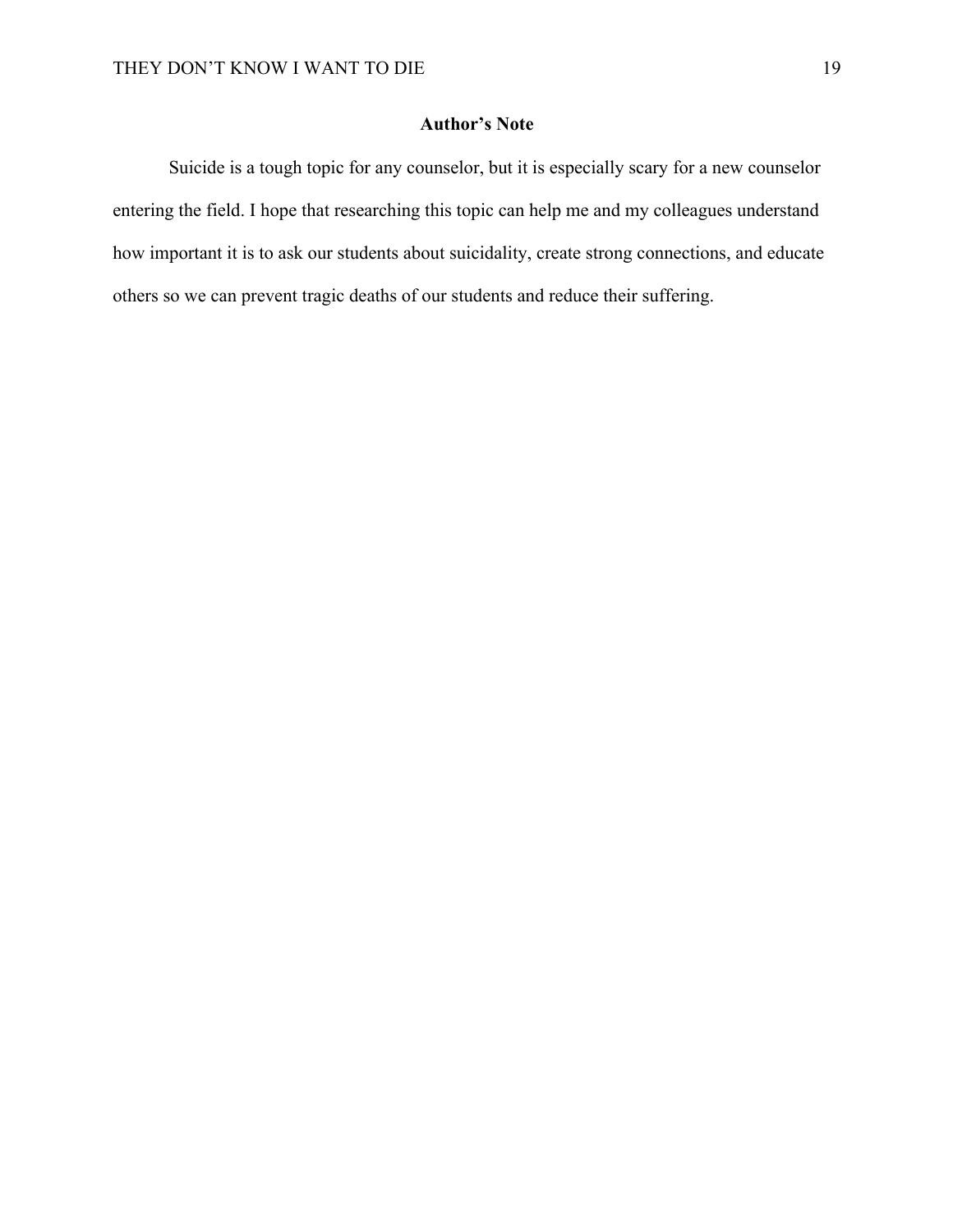#### References

- Ambrose, A. J. H., & Prager, L. M. (2018). Suicide evaluation in the pediatric emergency setting. *Child and Adolescent Psychiatric Clinics, 27*(3), 387-397.
- American Foundation for Suicide Prevention. (2019). Suicide statistics Retrieved from https://afsp.org/about-suicide/suicide-statistics/
- Angold, A., Messer, S. C., Stangl, D., Farmer, E. M., Costello, E. J., & Burns, B. J. (1998). Perceived parental burden and service use for child and adolescent psychiatric disorders. *American Journal of Public Health, 88(1),* 75-80.
- Carpiniello, B., & Pinna, F. (2017). The reciprocal relationship between suicidality and stigma. *Frontiers in Psychiatry, 8,* 35.
- Cigularov, K., Chen, P. Y., Thurber, B. W., & Stallones, L. (2008). What prevents adolescents from seeking help after a suicide education program?. *Suicide and Life-Threatening Behavior, 38(*1), 74-86.
- Curtis, C. (2010). Youth perceptions of suicide and help-seeking: 'They'd think I was weak or "mental"'. *Journal of Youth Studies, 13*(6), 699-715.
- Czyz, E., Horwitz, A., Eisenberg, D., Kramer, A., & King, C. (2013). Self-reported barriers to professional help seeking among college students at elevated risk for suicide. *Journal of American College Health, 61(*7), 398–406.

https://doi.org/10.1080/07448481.2013.820731

- DeHue, F., Bolman, C., & Völlink, T. (2008). Cyberbullying: Youngsters' experiences and parental perception. *CyberPsychology & Behavior, 11(2),* 217-223.
- Edelbrock, C., Costello, A. J., Dulcan, M. K., Conover, N. C., & Kala, R. (1986). Parent-child agreement on child psychiatric symptoms assessed via structured interview*. Journal of*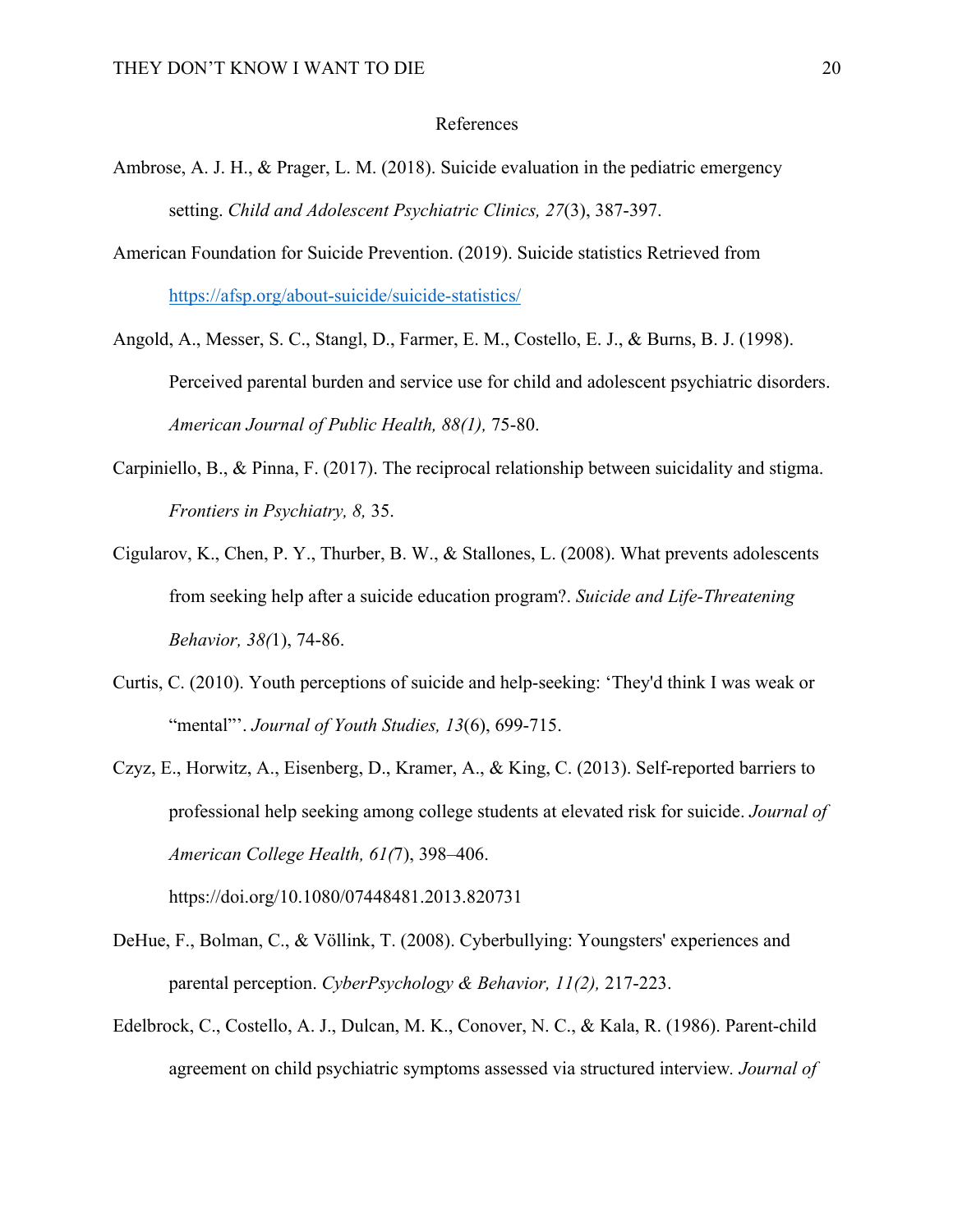*Child Psychology & Psychiatry & Allied Disciplines, 27(2*), 181–190.

https://doi.org/10.1111/j.1469-7610.1986.tb02329.x

- Gardner, W., Pajer, K., Cloutier, P., Zemek, R., Currie, L., Hatcher, S., ... & Duque, D. R. (2019). Changing rates of self-harm and mental disorders by sex in youths presenting to Ontario emergency departments: repeated cross-sectional study. The Canadian Journal of Psychiatry, 0706743719854070.Goldston, D. B., Daniel, S. S., Erkanli, A., Heilbron, N., Doyle, O., Weller, B., ... & Faulkner, M. (2015). Suicide attempts in a longitudinal sample of adolescents followed through adulthood: Evidence of escalation. *Journal of Consulting and Clinical Psychology, 83*(2), 253.
- Georgiades, K., Boylan, K., Duncan, L., Wang, L., Colman, I., Rhodes, A. E., ... & 2014 Ontario Child Health Study Team. (2019). Prevalence and correlates of youth suicidal ideation and attempts: Evidence from the 2014 Ontario Child Health Study. *The Canadian Journal of Psychiatry, 64(*4), 265-274.
- Greene-Palmer, F. N., Wagner, B. M., Neely, L. L., Cox, D. W., Kochanski, K. M., Perera, K. U., & Ghahramanlou-Holloway, M. (2015). How parental reactions change in response to adolescent suicide attempt. *Archives of Suicide Research, 19(*4), 414-421.
- Hetrick, S. E., Parker, A. G., Robinson, J., Hall, N., & Vance, A. (2011). Predicting suicidal risk in a cohort of depressed children and adolescents. *Crisis.*
- Hom, M. A., Stanley, I. H., & Joiner Jr, T. E. (2015). Evaluating factors and interventions that influence help-seeking and mental health service utilization among suicidal individuals: A review of the literature. *Clinical Psychology Review, 40, 28*-39.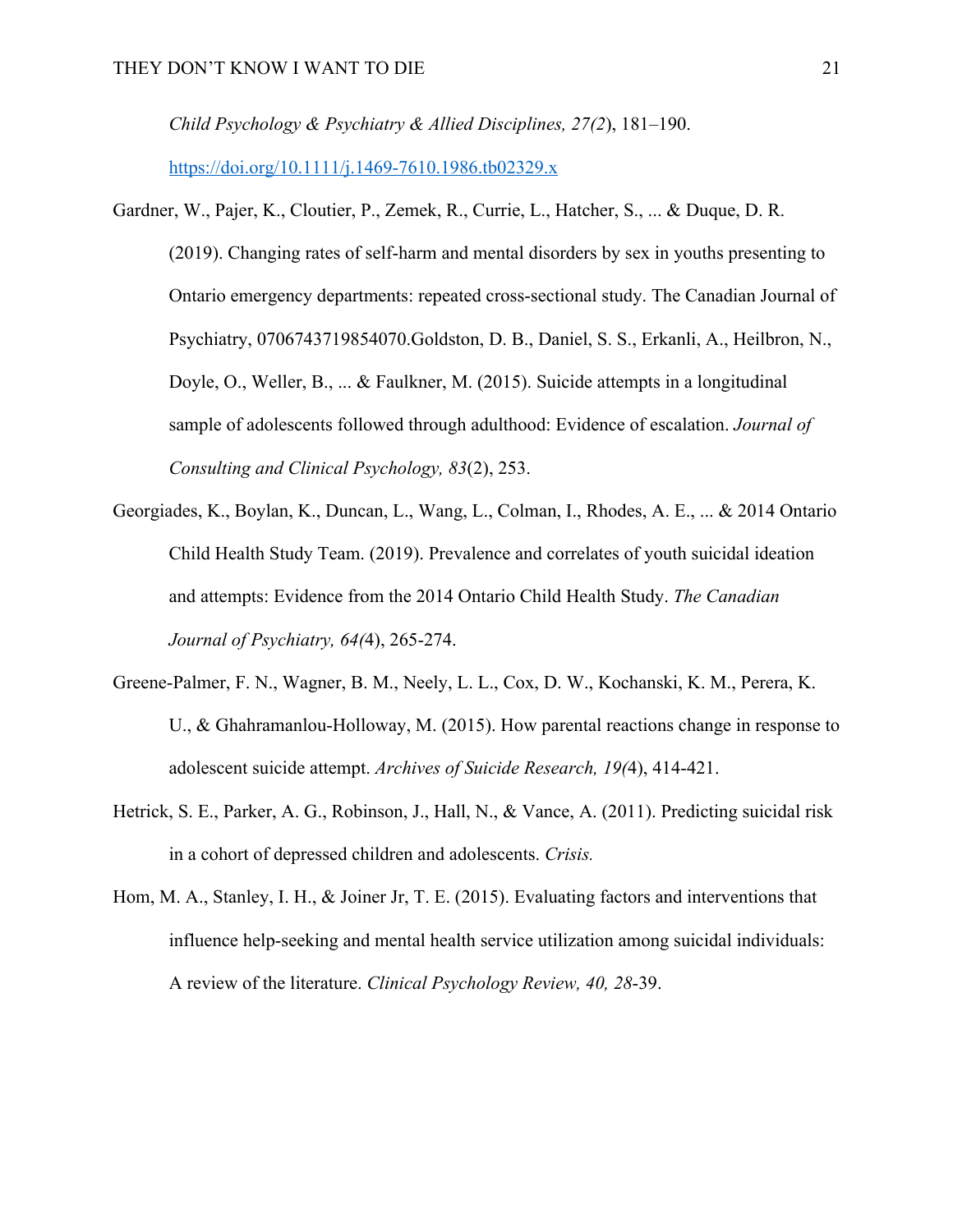- Joffe, R. T., Offord, D. R., & Boyle, M. H. (1988). Ontario Child Health Study: Suicidal behavior in youth age 12–16 years. *The American Journal of Psychiatry, 145(*11), 1420– 1423. https://doi.org/10.1176/ajp.145.11.1420
- Kashani, J. H., Goddard, P., & Reid, J. C. (1989). Correlates of suicidal ideation in a community sample of children and adolescents. *Journal of the American Academy of Child & Adolescent Psychiatry, 28(6*), 912-917.
- Klaus, N. M., Mobilio, A., & King, C. A. (2009). Parent–adolescent agreement concerning adolescents' suicidal thoughts and behaviors*. Journal of Clinical Child & Adolescent Psychology, 38(2),* 245-255.
- Mayo Clinic Staff. (2018). Mental illness in children: Know the signs. Retrieved from https://www.mayoclinic.org/healthy-lifestyle/childrens-health/in-depth/mental-illness-inchildren/art-20046577
- Michelmore, L., & Hindley, P. (2012). Help-seeking for suicidal thoughts and self-harm in young people: A systematic review. *Suicide and Life‐Threatening Behavior, 42(5),* 507- 524.
- Mokros, H. B., Poznanski, E., Grossman, J. A., & Freeman, L. N. (1987). A comparison of child and parent ratings of depression for normal and clinically referred children. *Journal of Child Psychology & Psychiatry & Allied Disciplines, 28(4*), 613–624.

https://doi.org/10.1111/j.1469-7610.1987.tb00227.x

- National Institute of Mental Health [NIMH]. (2019). Suicide. Retrieved from https://www.nimh.nih.gov/health/statistics/suicide.shtml
- Shaw, D., Fernandez, J. R., & Rao, C. (2005). Suicide in children and adolescents: A 10-year retrospective review. *Am J Forensic Med Pathol 26*, 309-315